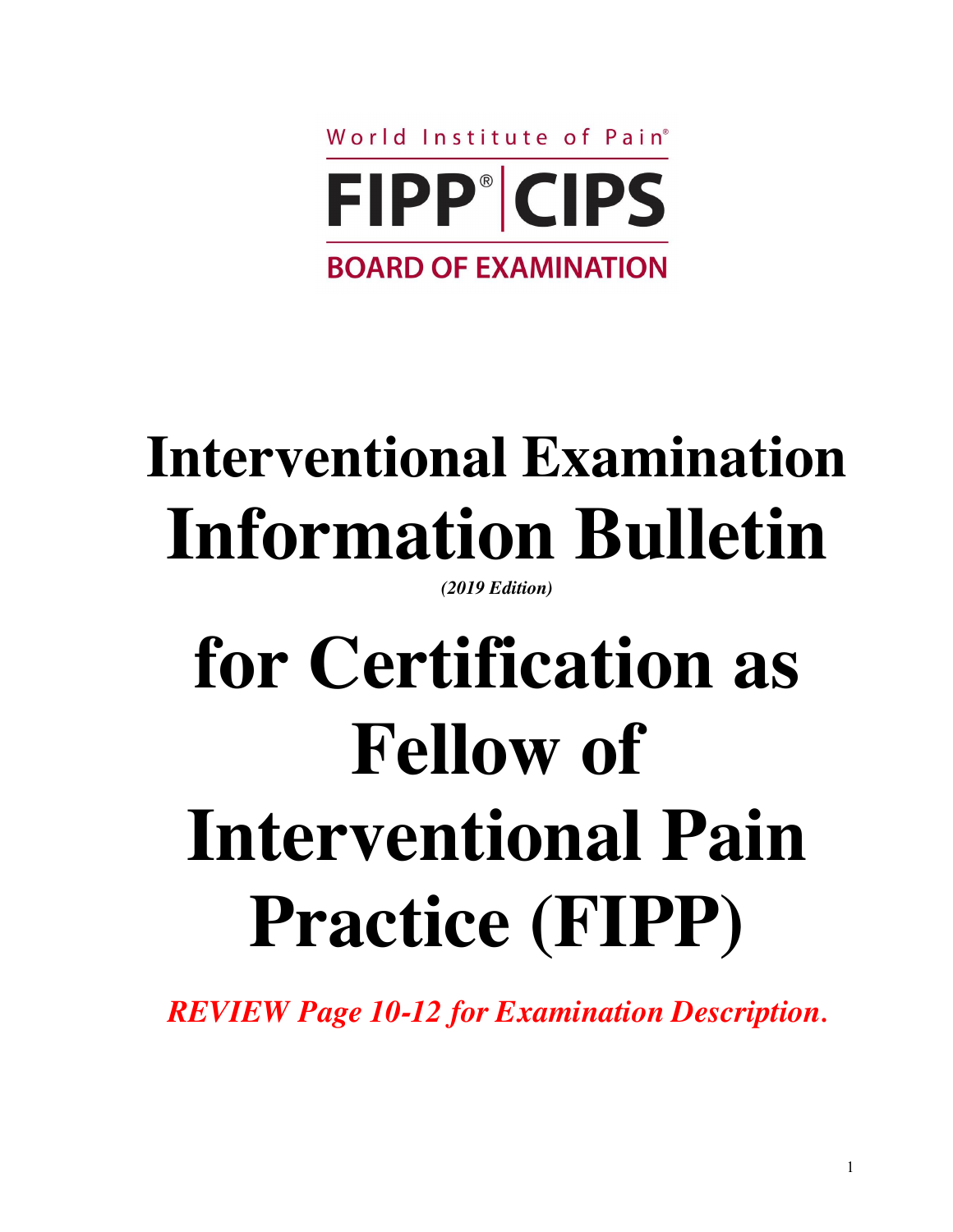World Institute of Pain<sup>®</sup>



# **Members of the Board of Examination**

**Chair (2019-2022)** Kris Vissers, MD, PhD, FIPP Nijmegen, The Netherlands

**Vice Chair for FIPP**

**Vice Chair for CIPS** Michael Gofeld, MD, FIPP, CIPS Ontario, Canada

**Vice Chair for Training/Certification** Eric Wilson, Mb, BCh, FIPP Cape Town, South Africa

**Registrar of Examination** Monique Steegers, MD, PhD, FIPP Malden, The Netherlands

**Liaison to WIP** Craig Hartrick, MD, FIPP Michigan, USA

Nicholas Chua Hai Liang, MD, FIPP Singapore

Christopher Gilligan, MD, MBA, FIPP Massachusetts, USA

Philippe Mavrocordatos, MD, FIPP Lausanne, Switzerland

*Immediate Past Examination Chair Peter Staats, MD, MBA, FIPP New Jersey, USA*

*Past Examination Chairs Maarten van Kleef, MD, PhD, FIPP Maastricht, Limburg, The Netherlands*

*Miles Day, MD, FIPP, DABIPP, DABPM Lubbock, Texas, USA*

*Nagy Mekhail, MD, PhD, FIPP Cleveland, Ohio USA*

*Serdar Erdine, MD, FIPP Istanbul, Turkey*

*P. Prithvi Raj, MD, DABIPP, FIPP Cincinnati, OH, USA*

# *EXAMINERS*

Mert Akbas – TURKEY Adnan Al Kaisy – UK Abddelmuhsen Al Sahhaf – KUWAIT Susan Anderson – USA Fabricio Assis - BRAZIL Mahammad Ather – UK Diego Beltrutti – ITALY Meir Bennun – ISRAEL Ramsin Benyamin – USA Honorio Benzon - USA

- Philippe Berenger USA Alan Berkman - CANADA Anuj Bhatia - CANADA Sadiq Bhayani - UK Hemmo Bosscher – USA Mark Boswell – USA Lora Brown – USA Allen Burton – USA Klaas Buyse - NETHERLANDS Alex Cahana – USA
- Aaron Calodney USA Kenneth Chapman – USA Jianguo Cheng - USA Nicholas Chua - SINGAPORE Manuel Cifrian Perez - SPAIN A.R. Cooper- UK Peter Courtney – AUSTRALIA Gautam Das – USA Beja Joseph Daneshfar – USA Sukdeb Datta – USA Miles Day - USA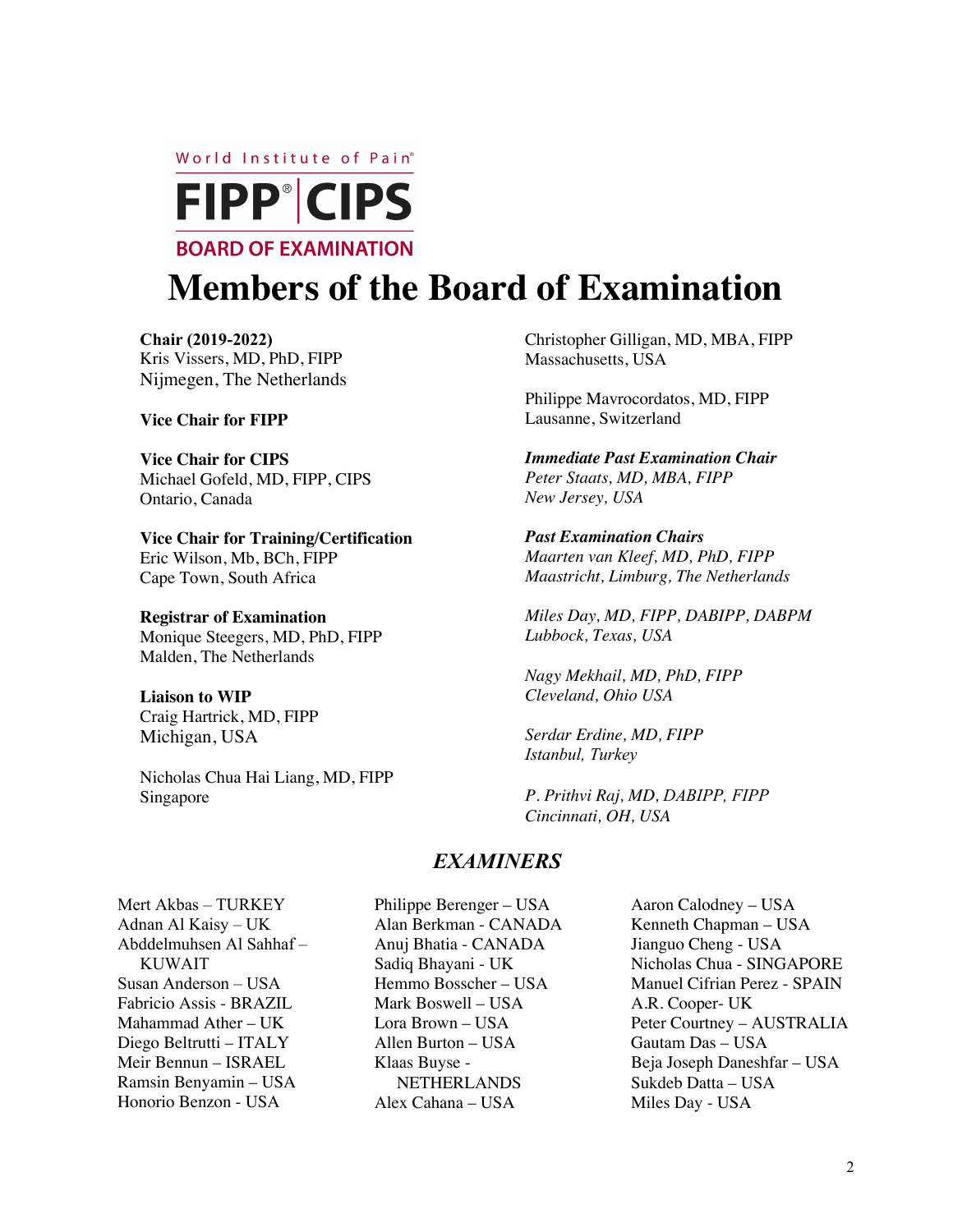Javier De Andres - SPAIN Christ Declerck – BELGIUM Timothy Deer – USA Richard Derby – USA Neels De Villiers – SOUTH AFRICA Teresa Dews – USA Sudhir Diwan – USA Dennis Dobritt – USA Elmer Dunbar – USA Richard Epter- USA Serdar Erdine - TURKEY Lorand Eross, HUNGARY Miron Fayngersh – USA Tacson Fernandez – USA Miguel Figueroa – USA Gertrude Filippini-de Moor - NETHERLANDS Philip Finch - AUSTRALIA Harvey Finkelstein – USA Juan Carlos Flores – ARGENTINA Ira Fox- USA Michael Frey – USA Charles Gauci – UK Ludger Gerdesmeyer – GERMANY Arif Ghazi - UK Michael Gofeld, USA Willy Halim - NETHERLANDS Michael Hammer- USA Hans Hansen – USA Jon-Paul Harmer – USA Michael Hartmann - SWITZERLAND Craig Hartrick – USA *\*Samuel Hassenbusch – USA* Salim Hayek – USA *\*James Heavner- USA* Dominic Hegarty - IRELAND Standiford Helm – USA Kok-Yuen Ho - SINGAPORE Lucio Cesar Hott Silva – BRAZIL Yasmine Hoydonckx - CANADA Frank Huygen - **NETHERLANDS** Eduardo Ibarra- PUERTO RICO

Robert Ickx - NETHERLANDS Magdi Iskander – EGYPT Subhash Jain – USA Benjamin Johnson – USA Rafael Justiz – USA Ravi Kalathur - India Leonardo Kapural – USA Grigory Kizelshteyn – USA David Kloth – USA Edvin Koshi - CANADA Mehran Kouchek - IRAN Pranab Kumar - CANADA King Hei Stanley Lam – HONG KONG Daniel Le – USA Marion Lee – USA Sang Chul Lee – SOUTH KOREA Liong Liem - BELGIUM Chih Peng Lin - TAIWAN Sean Lin - TAIWAN Glenn Lipton – USA Steve Litman – USA John Loeser – USA Leland Lou – USA Lucian Macrea - SWITZERLAND Marc Maes - BELGIUM Osama Malak-- USA Pierluigi Manchiaro - ITALY Laxmaiah Manchikanti – USA Andre Mansano - BRAZIL Philippe Mavrocordatos - SWITZERLAND Patrick McGowan – UK Nagy Mekhail – USA Marcello Meli - SPAIN Renier Mendez – PUERTO RICO Jeffrey Meyer - USA Jee Y Moon – SOUTH KOREA Heinrich Moser – NETHERLANDS Samer Narouze – USA Mohamed Abd El Rauf Abd El Nasr - EGYPT John Nelson - USA *\*David Niv –* ISRAEL Carl Noe – USA TCT Novy - INDONESIA Charles Oliveira - BRAZIL

Einar Ottestad - USA Nuri Suleyman Ozyalcin – **TURKEY** Umeshraya Pai - USA Ovidiu Palea - ROMANIAA Mahdi Panahkhahi - AUSTRALIA Nileskumar Patel – USA Vikram Patel – USA Jordi Perez-Martinez - CANADA Carmen Pichot- SPAIN Ricardo Plancarte – MEXICO John Prunskis- USA Shaym Purswani – USA Martine Puylaert – BELGIUM Gabor Racz - USA Tibor Racz – USA Prithvi Raj - USA Robert Rapcan – CZECH REP. James Rathmell – USA Richard Rauck – USA Raja Reddy - UK Enrique Reig – SPAIN Jose Rodriguez – PUERTO RICO Olav Rohof – NETHERLANDS Ricardo Ruiz-Lopez – SPAIN Matthew Rupert – USA Jamil Sabit - PAKISTAN Sherif Salama – USA Richard Sawyer – UK Cristy Mark Schade- USA David Schultz – USA Rinoo Shah – USA Jehad Shaikhani - NETHERLANDS Hariharan Shankar - USA Vijay Singh – USA Menno Sluijter – SWITZERLAND Judson Somerville – USA Micha Sommer - NETHERLANDS Peter Staats – USA Michael Stanton-Hicks – USA Monique Steegers -NETHERLANDS Agnes Stogicza - USA Milan Stojanovic - USA Raj Sundaraj– AUSTRALIA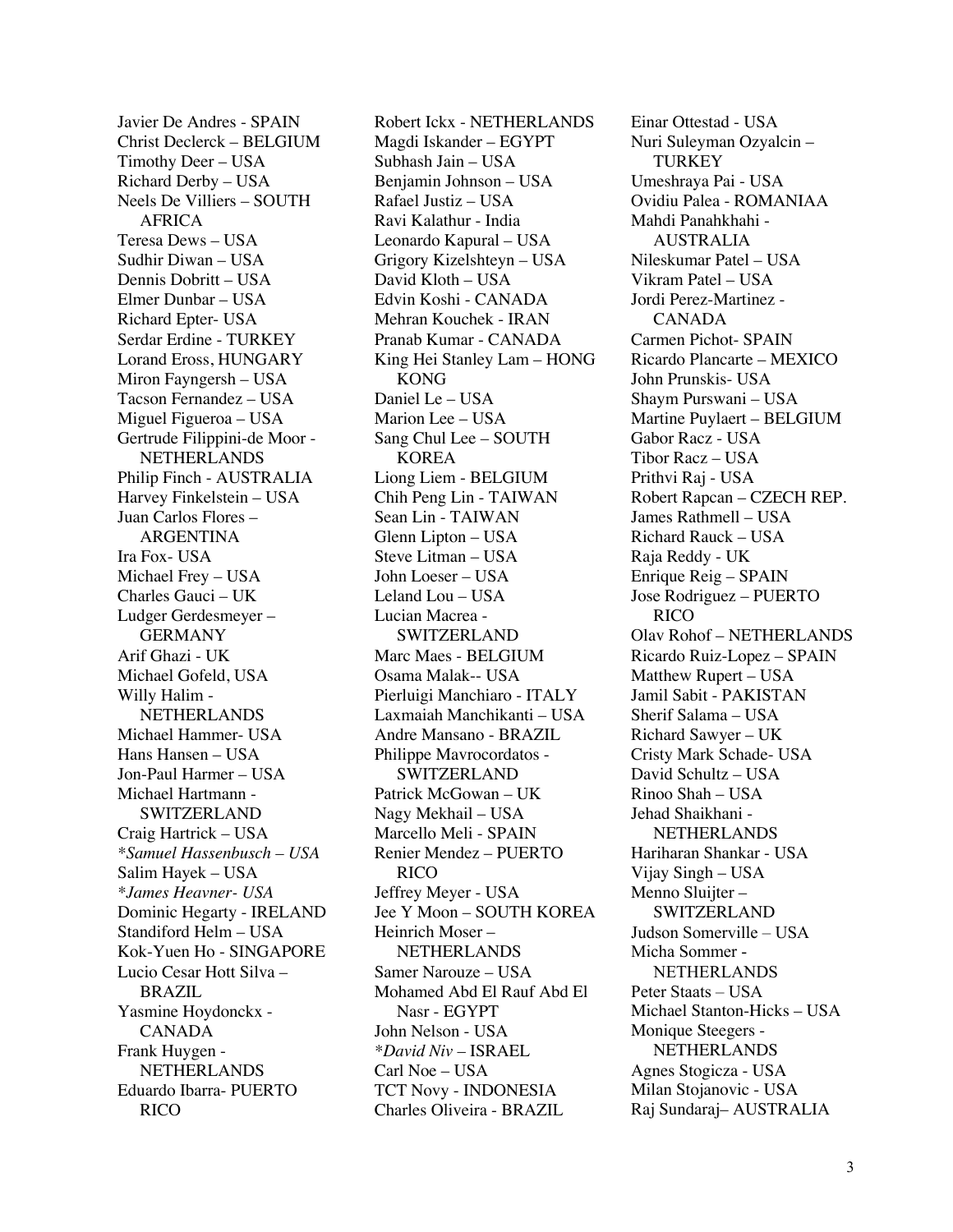Pankaj Surange - INDIA Gul Talu - TURKEY Murray Taverner – AUSTRALIA Alexandre Teixeira – PORTUGAL Subodha Thanthulage - UK Simon Thomson- UK Tariq Tramboo - INDIA Andrea Trescot – USA Jose Trevino – USA

Yu Chuan Tsai – TAIWAN Ricardo Vallejo- USA Sandra van den Heuvel - **NETHERLANDS** Maarten van Eerd - **NETHERLANDS** Maarten van Kleef – **NETHERLANDS** Jan Van Zundert – BELGIUM Kenneth Varley – USA Giustino Varrassi – ITALY

Giambattista Villa - ITALY Kris Vissers - NETHERLANDS Christopher Wells – UK Yeong-Ray Wen - TAIWAN Michael Whitworth – USA Eric Wilson – SOUTH AFRICA Alex Sow Nam Yeo – SINGAPORE Alp Yentur - Turkey *\* Deceased*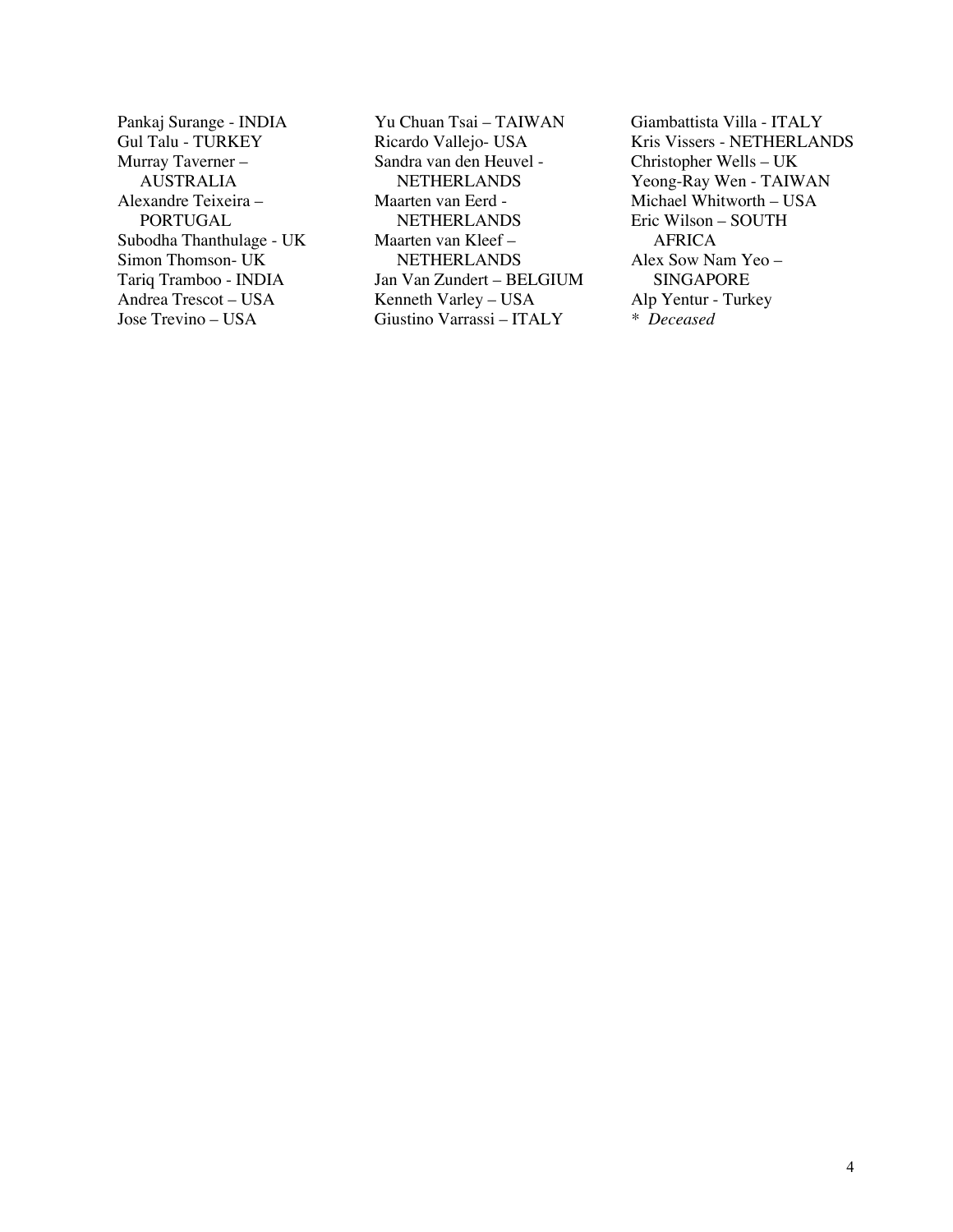

# **In order to be eligible for the Certification Examination in Interventional Pain Medicine, you must meet the following requirements:**

#### **Requirement 1 Licensure**

All licenses you hold to practice medicine must be valid, unrestricted, and current at the time of the examination.

Each applicant must hold a license issued by (a) one of the states of the United States of America or (b) its equivalent in the applicant's country, state, province, parish, county, or other governmental unit within the applicant's country.

# **Requirement 2**

# **Accreditation Council on Graduate Medical Education (ACGME) Approved Residency**

You must have satisfactorily completed a four-year ACGME-accredited residency training program or its equivalent that included pain management. Applicants must submit a chronological list of all completed ACGME training or equivalent (see Page 2 of the application).

# **Requirement 3 American Board of Medical Specialties (ABMS) Board Certification or Equivalent**

#### **You must demonstrate compliance with either Alternative A or Alternative B, as follow:**

**Alternative A:** You must be currently certified by a board accredited by the American Board of Medical Specialties.

**or**

**Alternative B:** You must be currently certified by a board in your country of residence that certifies you to be a pain physician.

- 1. You must submit documentation of identifiable training in pain management in an ACGMEaccredited training program or equivalent. This identifiable training must be equivalent in scope, content, and duration to that received in one of the ACGME-accredited training programs of a board accredited by ABMS.
- 2. The documentation of your training in pain management must include a letter or form signed by the program director of the ACGME-accredited training program you attended that describes your training. The documentation must describe the scope, content, and duration of training in neuroanatomy, neurophysiology, neuropathology, pharmacology, psychopathology, physical modalities, and surgical modalities relevant to the field of pain medicine.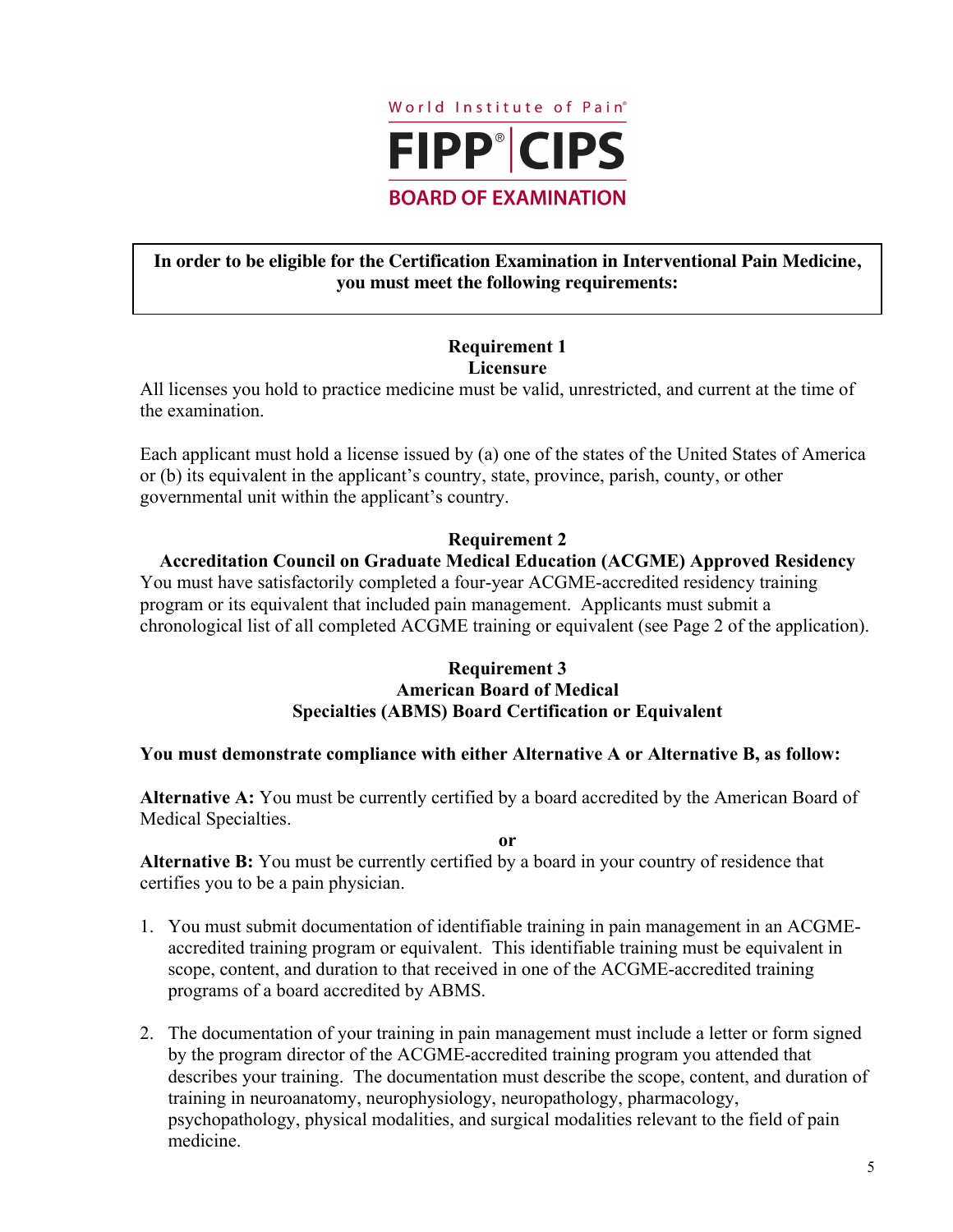- 3. \*\***Subspecialty Certification requirement applicable for USA candidates**. To be eligible to sit the FIPP examination, it is mandatory that USA candidates hold one of the following Pain Boards:
	- a) American Board of Anesthesiology/ Pain Management

OR

b) American Board of Pain Medicine

**Note:** Please contact the WIP Board of Examination office if you desire further instructions or a form for submission by the program director of the ACGME-accredited program that you attended.

# **Requirement 4 Clinical Practice Experience**

By the date of the examination you apply for, you must have been engaged in the clinical practice of Pain Medicine for at least **12 months** after completing a formal residency-training program.

A substantial amount of this practice must have been in the field of Pain Medicine. Time spent in a residency-training program **does not** satisfy this practice requirement; however, if you successfully completed a post-residency fellowship program in pain management that lasted 12 months or longer, you may count the fellowship as 12 months of practice in the field of Pain Medicine.

To be qualified to take the Examination in Interventional Techniques, your practice must either be devoted full-time to Pain Medicine or at least half of your practice must be devoted to Pain Medicine and the remainder to another specialty. To demonstrate the scope of your Pain Medicine practice, you must document your current practice in Pain Medicine. This documentation must include detailed descriptions of your day-to-day practice, including time and procedures allocated throughout your practice schedule. A summary of your overall practice, documenting specific evaluation, management and procedures in pain medicine, should be included in your description.

You also must provide the following information regarding your practice:

- Whether your license to practice your profession in any jurisdiction has ever been limited, suspended, revoked, denied, or subjected to probationary condition.
- Whether your clinical privileges at any hospital or healthcare institution have ever been limited, suspended, revoked, not renewed, or subject to probationary conditions.
- Whether your medical staff membership status has ever been limited, suspended, revoked, not renewed, or subject to probation.
- Whether you have ever been sanctioned for professional misconduct by any hospital, healthcare institution, or medical organization.
- Whether the U.S. Drug Enforcement Administration or your national, state, provincial, or territorial controlled substances authorization has ever been denied, revoked, suspended, restricted, voluntarily surrendered or not renewed.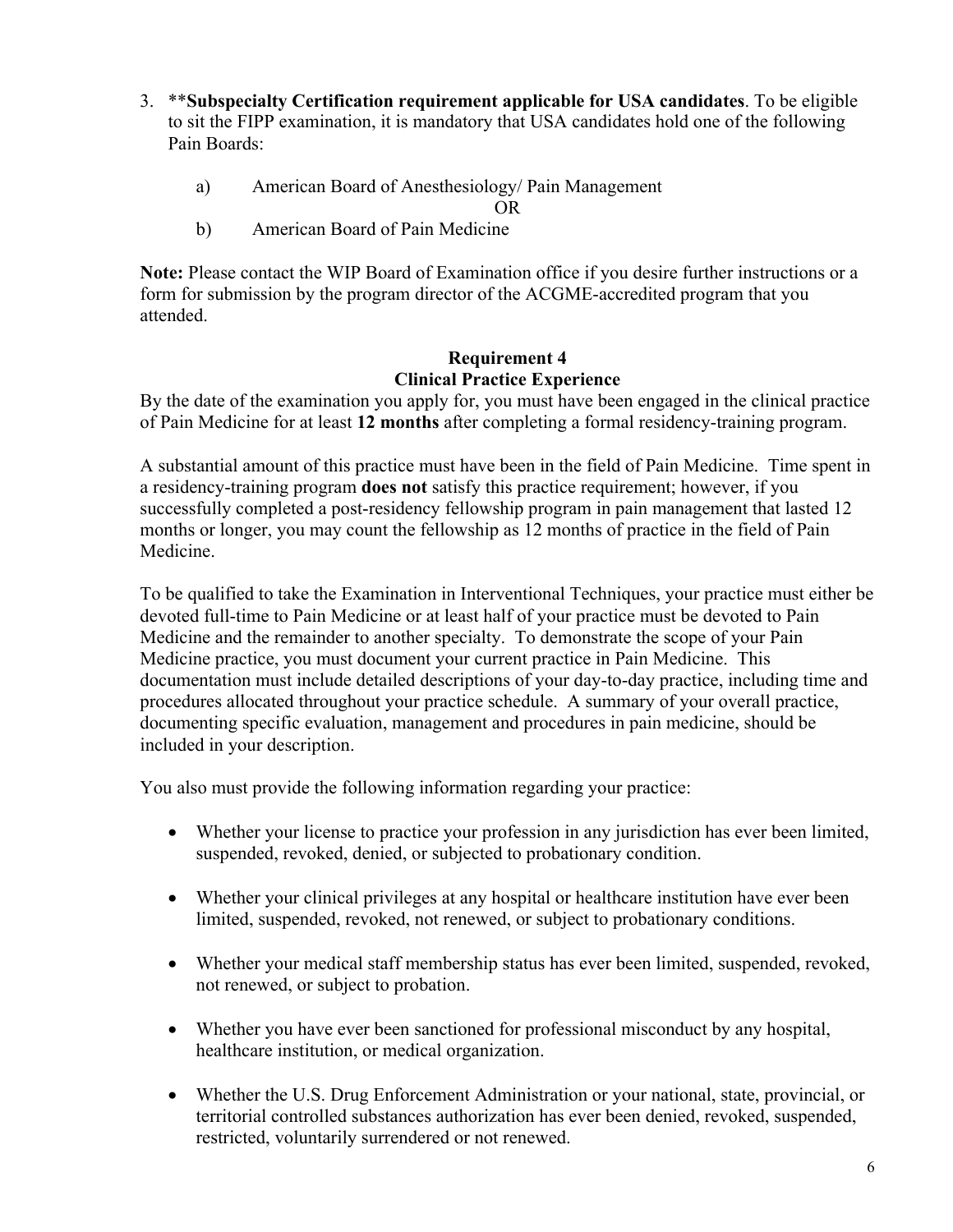- Whether you have ever voluntarily relinquished clinical privileges, controlled substance registration, license to practice or participating status with any health insurance plan, including government plans, in lieu of formal action.
- Whether you have ever been convicted of a felony relating to the practice of medicine or one that relates to health, safety, or patient welfare.
- Whether you presently have a physical or mental health condition that affects, or is likely to affect your professional practice.
- Whether you have or have had a substance abuse problem that affects or is reasonably likely to affect your professional practice.
- Whether there have been any malpractice judgments or settlements filed or settled against you in the last five years.

# **Requirement 5 Adherence to Ethical and Professional Standards**

Upon application, and any grant of certification, you agree that you adhere to all WIP requirements, agree to continue to adhere to these requirements, and agree that should you fail to do so, WIP and/or its Board of Examination may revoke or otherwise act upon your certification.

As a means of demonstrating your adherence to ethical and professional standards, you must submit a minimum of two (2) letters of recommendation from practicing physicians. The letters will be used to assess the applicant's adherence to professional and ethical standards and to confirm information regarding the applicant's Pain Medicine practice, including the assessment of whether the applicant has been satisfactorily practicing Pain Medicine and practicing this specialty on a full-time basis.

# **Note: Only one letter may be from a physician partner. The second letter must be from another physician who can speak to the applicant's practice in Pain Medicine.**

**Note:** Letters from relatives will not be considered.

Included with the application is a form detailing what must be included in the letter and to whom it should be addressed. Please provide this form to the recommending physicians so that the content of the letter is complete.

#### **Requirement 6 Declaration and Consent**

Please refer to the FIPP Examination Application for the declaration and consent.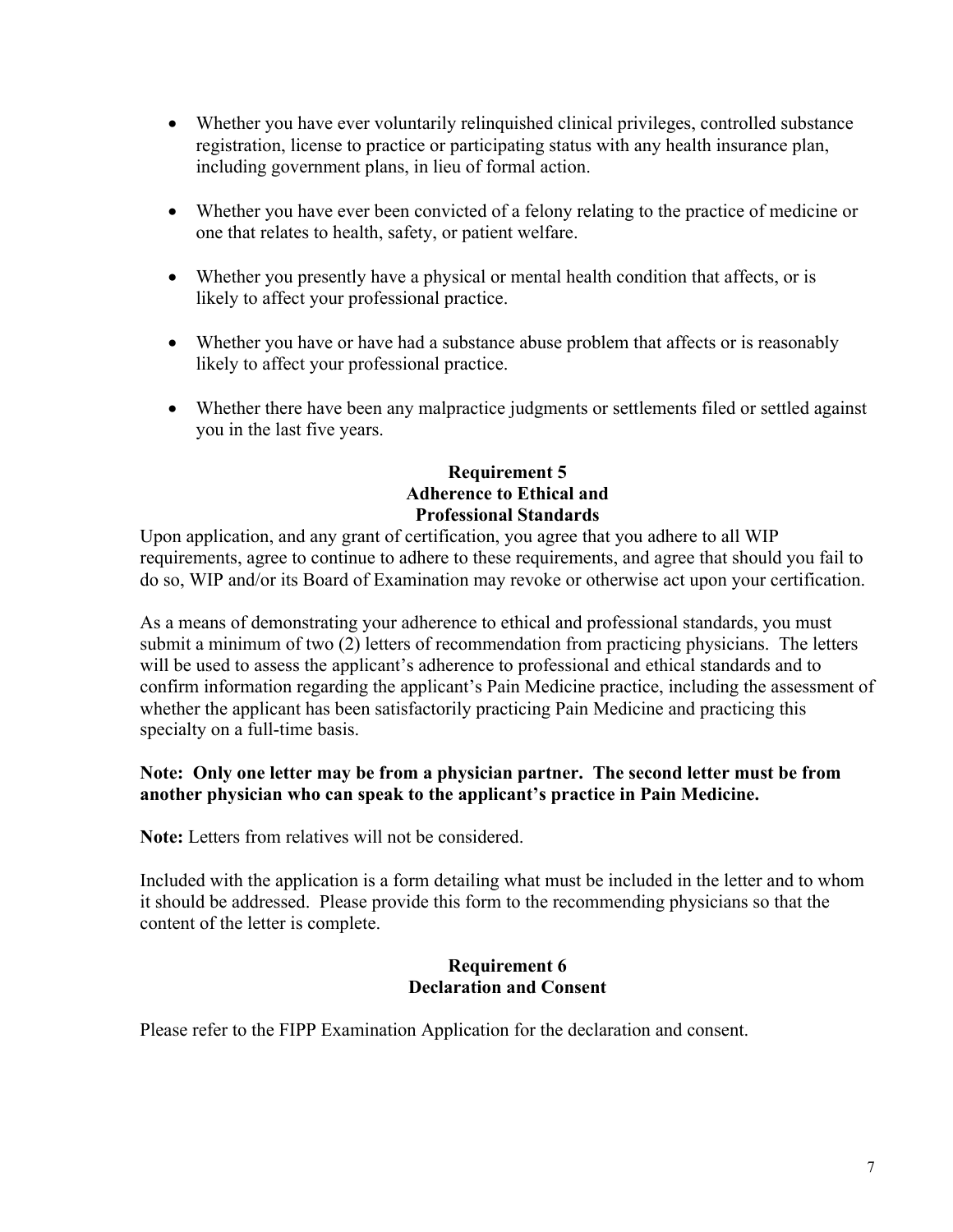The World Institute of Pain **(WIP)** was founded in 1994. It is incorporated in the State of California as a nonprofit corporation and operates as an autonomous entity, independent from any other association, society, or academy. This independence permits WIP to maintain integrity concerning its policy-making on matters related to certification.

The World Institute of Pain and its Board of Examination administers a psychometricallydeveloped and practice-related Interventional Examination in the field of Pain Medicine to qualified candidates. Physicians who have successfully completed the credentialing process and examination will be issued certificates of diploma in the field of Interventional Pain Medicine and designated as Fellows in the Interventional Techniques. A list of physicians certified will be available to medical organizations and other groups in the general public.

# **Mission**

The mission of the World Institute of Pain – Board of Examination is to protect and inform the public by improving the quality and availability of Interventional Techniques in Pain Medicine.

# **Goals and Objectives**

# *The following are the goals and objectives of the World Institute of Pain – Board of Examination*

- **1. To evaluate candidates who voluntarily appear for examination and to certify as Fellows in Interventional Techniques those who are qualified. Objectives to meet this goal include:**
- Determination of whether candidates have received adequate preparation in accordance with the educational standards established by the World Institute of Pain.
- Creation, maintenance and administration of comprehensive examinations to evaluate the knowledge and experience of such candidates.
- Issuance of certificates to those candidates found qualified under the stated requirements of the World Institute of Pain.
- **2. To maintain and improve the quality of graduate medical education in the field of Pain Medicine by collaborating with related organizations. Objectives to meet this goal include:**
- Maintenance of a registry for public information about the certification status of physicians certified in interventional techniques.
- Provision of information to the public and concerned entities about the rationale for certification in interventional examinations.
- Facilitation of discussion with the public, professional organizations, health care agencies and regulatory bodies regarding education, evaluation and certification of Pain Medicine specialists in interventional techniques.

# **INSTRUCTIONS**

# **PLEASE READ ALL INSTRUCTIONS CAREFULLY BEFORE ENTERING ANY INFORMATION ON THE APPLICATION.**

Applicants bear the sole responsibility for meeting all eligibility criteria, application deadlines, and submission requirements, as delineated in both the application and the *Bulletin of Information.*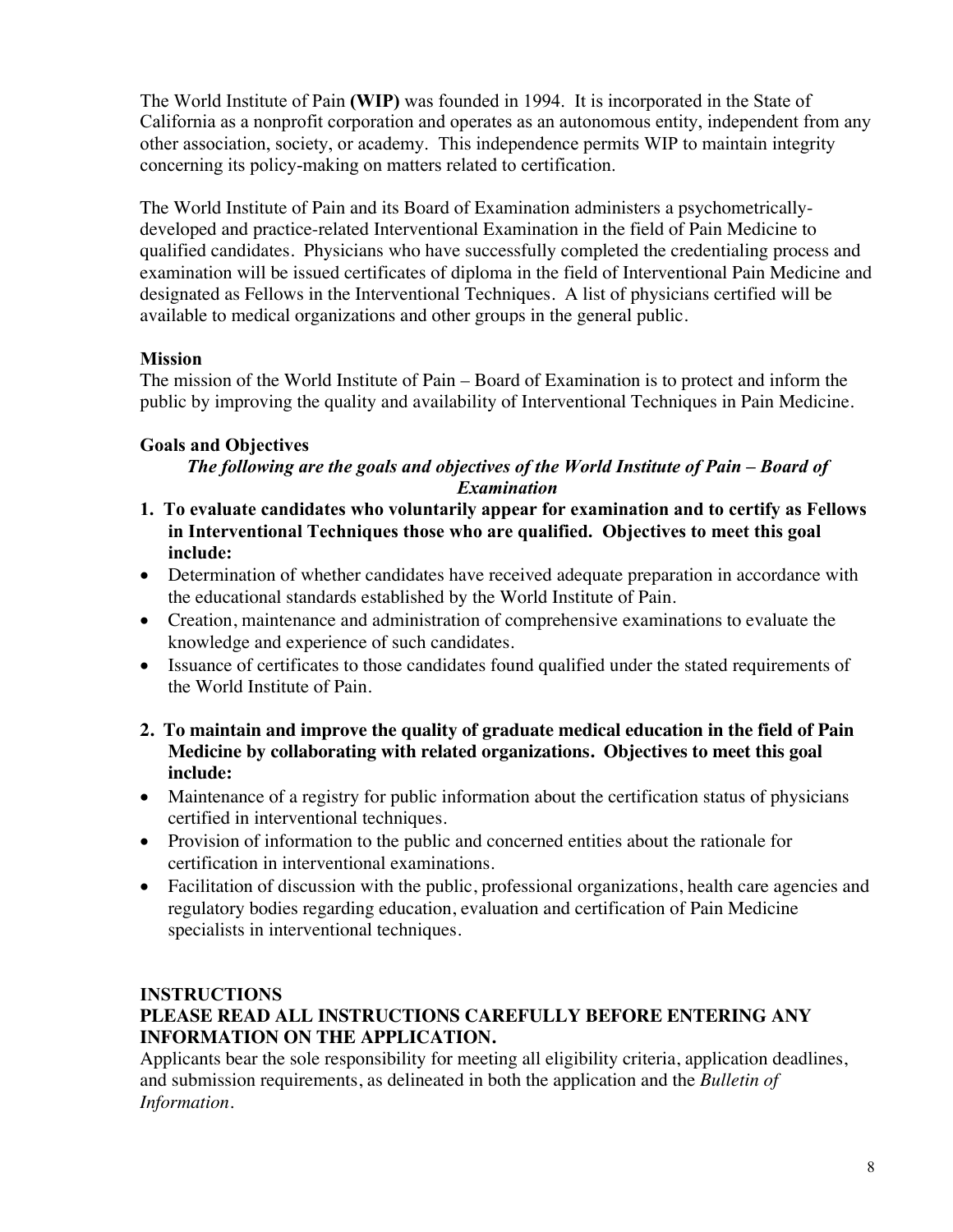**Only applications that are received by the deadline and that are legible, clear, complete, and accurate will be reviewed by the Credentials Committee. This committee determines each applicant's eligibility for certification.**

**Incomplete applications will not be reviewed. Once all information has been received at the World Institute of Pain office, it will be sent for review. Any delay may jeopardize the timely review of the application for the current certification cycle.**

Applications should be submitted using the online eFIPP system, http://bit.ly/fippapp.

After initial review of application materials, each candidate will receive a notice from the World Institute of Pain office indicating that the materials appear complete and will be forwarded to the Credentials Committee or that the materials are incomplete and require additional information.

**Note:** It is the responsibility of the applicant to notify the World Institute of Pain office immediately of any change in mailing address that takes effect during the certification process. Notification should be sent to: Board of Examination, World Institute of Pain, 150 Kimel Park Drive, Suite 100A, Winston Salem, NC 27103, USA (mark.tolliver@worldinstituteofpain.org).

Your acknowledgment and your examination results will be sent to the mailing address you indicate on the application form.

If you rotate among clinics or hospitals, or if you have more than one office, please provide the telephone number where you will be most likely to receive a timely message. If possible, include the name of a contact person if you are not readily available.

# **Application Fee**

The application fee of \$2,500.00 must accompany all submitted materials. Payment must be in U.S. dollars via credit card, bank wire transfer, or in the form of a money order or cashiers check payable to the World Institute of Pain. Failure to submit the fee in the correct form will result in the rejection of your application. Applications will not be reviewed until payment in full has been received.

# **Refunds/Cancellations/Rescheduling**

No refunds of the \$2,500.00 application fee will be made, except when the Board of Examination determines that an applicant is not eligible to take the FIPP Examination. In this case, your application fee will be refunded less a \$250.00 administrative fee.

If an applicant is unable to attend an exam after applying, they must notify the Certification Program Manager (mark.tolliver@worldinstituteofpain.org) AS SOON AS POSSIBLE, but no later than the application deadline for the exam in question (usually 4-6 weeks prior to the exam). The application fee will not be refunded, but the applicant will be allowed to participate in a later FIPP Examination, subject to an additional \$100 rescheduling fee. All applicants MUST attend an exam within 2 years or 4 examinations (whichever is greater) of their original application; after this point the application fee will be forfeited and a new application must be submitted.

# **The Purpose of Certification**

WIP Board of Examination is committed to the certification of qualified physicians who perform interventional techniques in the field of Pain Medicine. The certification process employs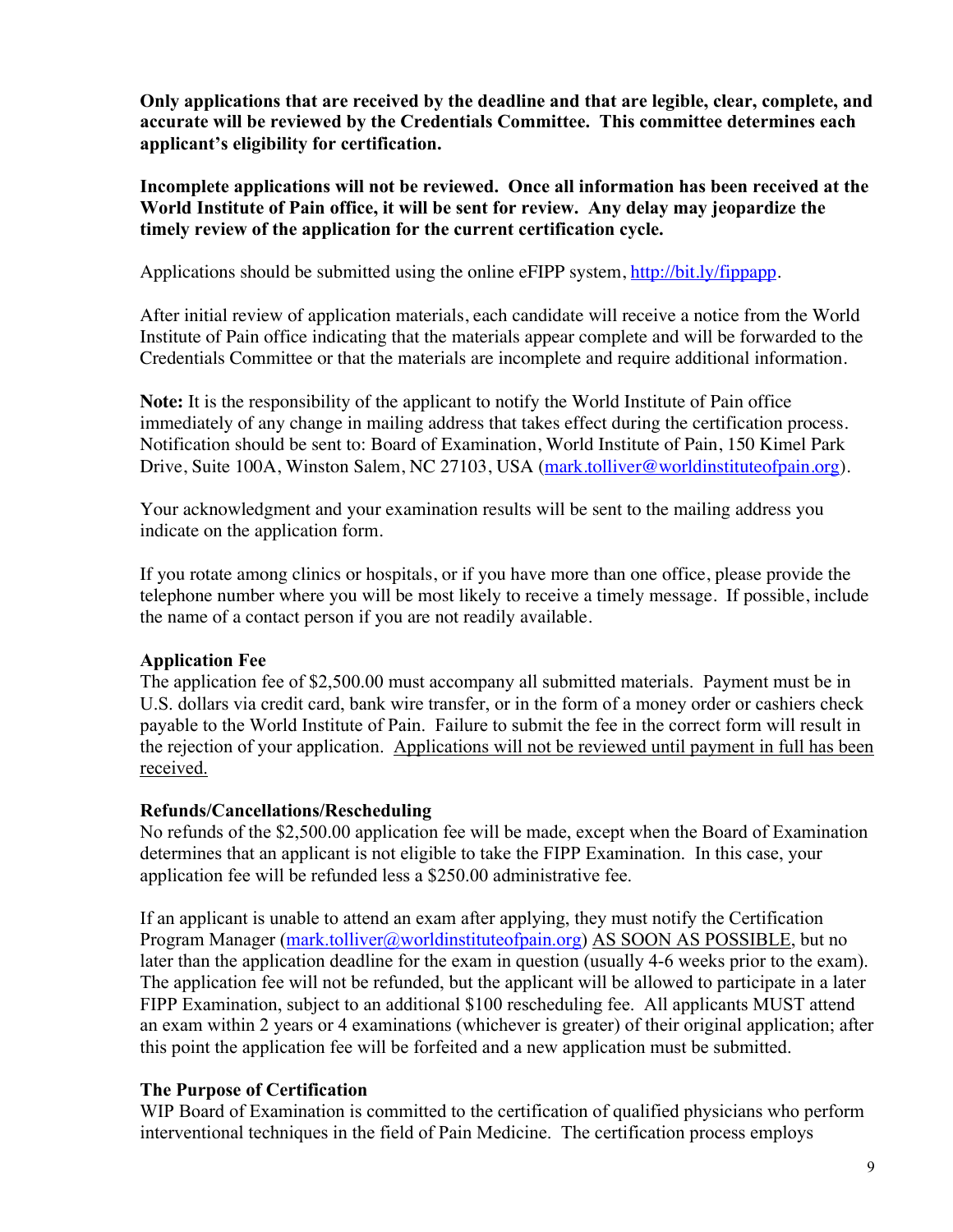practice-based requirements against which members of the profession are assessed. The objectives of the WIP Board of Examination Certification Program in Interventional Techniques are as follows:

- To establish the knowledge and skills domains of the practice of Pain Medicine for certification.
- To assess the knowledge and application of interventional techniques of Pain Medicine physicians in a psychometrically valid manner.
- To encourage professional growth in the practice of interventional techniques.
- To formally recognize individuals who meet the requirements set forth by WIP Board of Examination.
- To serve the public by encouraging quality patient care in the practice of Pain Medicine.

Pain Medicine has emerged as a separate and distinguishable specialty that is characterized by a distinct body of knowledge and a well-defined scope of practice and is based on an infrastructure of scientific research and education. Competence in the practice of Pain Medicine requires advanced training in interventional techniques, experience, and knowledge. The interventional techniques are unique procedures performed by pain physicians, and appropriate examination and certification are designed to accurately reflect the quality of care given to pain patients. The WIP Board of Examination FIPP certification program has been designed to help recognize practitioners' knowledge and skill in this field; however, certification by WIP cannot and is not intended to serve as a guarantee of competence.

#### **Scope of Certification**

The World Institute of Pain and its Board of Examination have developed the eligibility requirements and examination materials for the Examination in Interventional Techniques based on its review of the current state of medical and scientific knowledge about the treatment of pain, as documented in medical literature. The WIP Board of Examination and its Examination Council have developed this certification program, which it believes recognizes currently accepted levels of knowledge and expertise in interventional techniques in order to improve patient care.

New developments are included in the examination only after practitioners of interventional pain management techniques have accepted them. Periodic reviews are conducted to ensure that the examination continues to reflect actual practice conditions.

WIP Board of Examination welcomes comments from the public and the profession designed to assist in improving this program.

#### **Test Development and Administration**

WIP Board of Examination retains Dr. Gerald A. Rosen of New York, NY to provide assistance in the development and analysis of the FIPP certification examination. Dr. Rosen specializes in the design, development, implementation, and analyses of professional certification programs.

#### **ABOUT THE EXAMINATION**

The Examination in Interventional Techniques is administered only in English (except for part 2B). It consists of three (3) parts. Part 1 is the Theoretical examination. Part 2A is the Practical Examination and Part 2B is the Oral Examination. For the Practical and Oral Examinations,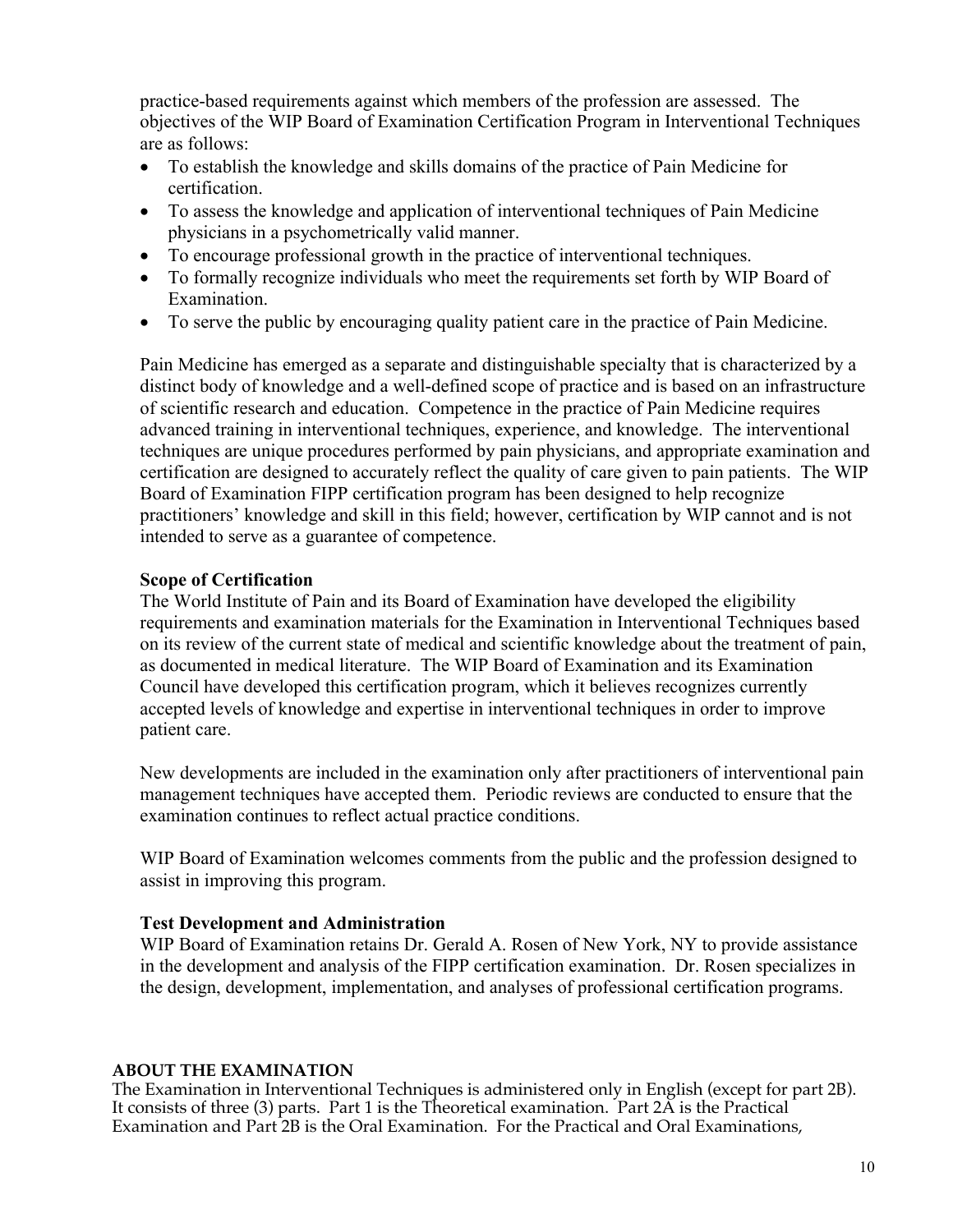candidates are evaluated by two examiners from a pool of about 30 examiners. Candidates may not be evaluated by examiners who are well-known to the candidate.

#### **PART 1 – THEORETICAL EXAMINATION**

The examination consists of 100 four-option multiple-choice questions. Examinees have two hours to respond. The questions cover the following topics:

#### **THEORETICAL EXAMINATION CONTENT OUTLINE**

#### **1. GENERAL KNOWLEDGE**

- Knowledge of the organization of a pain polyclinic
- Knowledge of pain classification and data management
- Knowledge of the ethical and legal aspects of pain therapy
- Knowledge of patient safety during the procedures (interventional procedures and radiation safety)
- Knowledge of the relevant anatomy, physiology and pharmacology

#### **2. CANCER PAIN**

Excellent knowledge of the different pain syndromes due to cancer

Excellent knowledge of the guidelines for the treatment of cancer pain

- Practical knowledge of taking the history and physical examination of the cancer patient
- Competence in clinical reasoning and making a differential diagnosis and a treatment plan
- Excellent theoretical and practical knowledge of the pharmacological and interventional therapeutic pain modalities Knowledge of palliative care

Knowledge of cancer palliative care at home

#### **3. CHRONIC PAIN**

Excellent knowledge of the different chronic pain syndromes

- Excellent knowledge of the guidelines for the treatment of chronic pain
- Practical knowledge of taking the history and physical examination of the patient with chronic pain

Competence in clinical reasoning and making a differential diagnosis and a treatment plan

Excellent theoretical and practical knowledge of the pharmacological and interventional therapeutic pain modalities

Knowledge of alternative treatment

modalities (rehabilitation, neurosurgery,

neurology, psychological interventions and physical therapy) Knowledge about the organization of a multidisciplinary pain treatment

#### **4. HEAD & NECK PROCEDURES**

Trigeminal ganglion block and neurolysis Cervical (C3-7) facet block Cervical PRF-DRG (dorsal root ganglion) Sphenopalatine ganglion block and neurolysis Stellate ganglion block Cervical epidural block Brachial plexus block DCS placement

#### **5. CHEST/THORAX PROCEDURES**

Intercostal nerve block Thoracic sleeve root RF/PRF DRG blocks Suprascapular nerve block T2, 3 sympathetic block (including RFTC) T2, 3 neurolytic lesioning Thoracic facet/RFTC and injections Thoracic epidural block DCS placement

#### **6. LUMBAR/ABDOMINAL PROCEDURES**

Lumbar sleeve root (P)RF-DRG lumbar L1/S1 Splanchnic nerve block Celiac ganglion block Lumbar sympathetic block Lumbar sympathetic neurolytic lesioning Lumbar facet injections Intraarticular injections Median branch block and neurolysis Lumbar discography Intra discal electro thermocoagulation Vertebroplasty DCS placement Lumbar epidural block

#### **7. PELVIC PROCEDURES**

Sacral sleeve root injection (P)RF DRG S1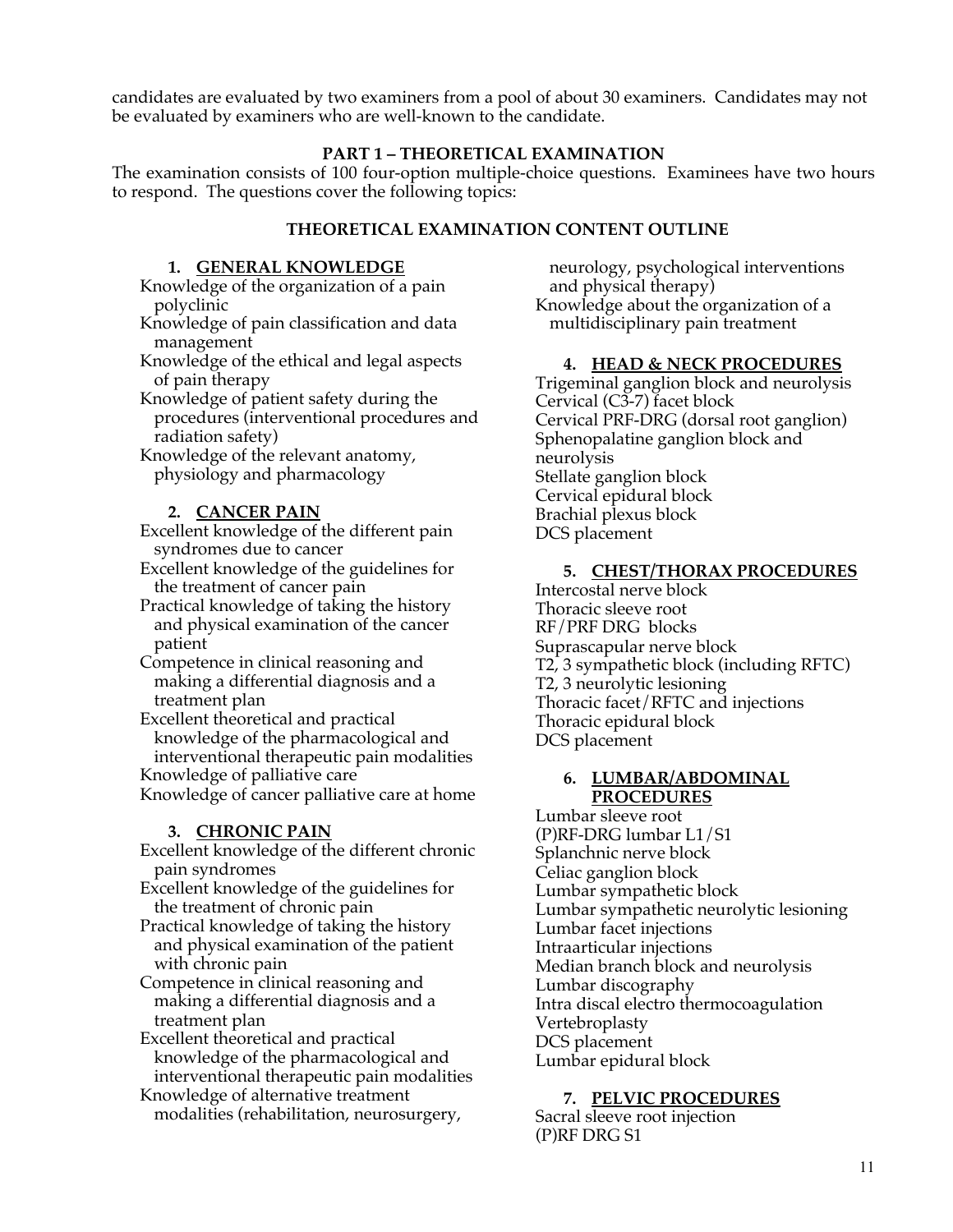Hypogastric plexus block and neurolysis Ganglion of Impar block Sacroiliac joint injection Caudal neuroplasty

**8. UPPER-EXTREMITY PROCEDURES** Brachial plexus block

# **9. LOWER-EXTREMITY PROCEDURES**

Sciatic nerve blocks

Piriformis muscle injection

#### **10. AUGMENTATION TECHNIQUES**

Occipital stimulation Cervical stimulation Thoraco abdominal stimulation Sacral stimulation

# **11. IMPLANTABLE DEVICES**

Intrathecal Implantation

#### **12. RADIATION SAFETY**

#### **PART 2A - PRACTICAL EXAMINATION**

In Part 2A, each examinee is required to perform four (4) procedures on a cadaver in one (1) hour in the presence of two (2) examiners. The candidate will have fifteen (15) minutes in which to perform each procedure, with the assistance of a C-Arm, for a total of one (1) hour. Two examiners, with the assistance of a C-Arm, evaluate the techniques performed by the examinee on the cadaver. Examinees are assigned one (1) procedure from each region, for a total of four (4) procedures**. The expectation of WIP and the BOE is that FIPP-certified physicians are capable of performing the vast majority of these procedures, even if they do not perform all of them routinely. Applicants are strongly advised to consider whether their scope of practice encompasses these procedures before applying.**

- *Head and neck*
	- *1) Sphenopalatine Ganglion Block*
	- *2) Stellate Ganglion Block*
	- *3) Trigeminal Ganglion Block*
	- *4) Midline Interlaminar Cervical Epidural Block*
	- *5) Cervical Facet Block*
- *Thorax*
	- *1) T2, 3 Sympathetic Block*
	- *2) Splanchnic Nerve Block*
	- *3) Thoracic Spinal Cord Lead Placement*
	- *4) Thoracic Facet Block*
	- *5) Intercostal Nerve Block*
- *Lumbar*
	- *1) Lumbar Sympathetic Block*
	- *2) Lumbar Selective Nerve Root Block*
	- *3) Lumbar Discography Procedure*
	- *4) Lumbar Facet Block*
	- *5) Lumbar Communicating Ramus*
- *Pelvic*
	- *1) Hypogastric Plexus Block*
	- *2) Caudal Neuroplasty*
	- *3) Sacral Nerve Root Block*
	- *4) Sacroiliac Joint Injection*
	- *5) RF-Sacroiliac Joint*

Each examiner awards a score for each procedure performed.

#### Note:

During this part of the examination, the examinee will have at his/her disposal a fresh cadaver, necessary instruments, C-Arm and a radiology technician.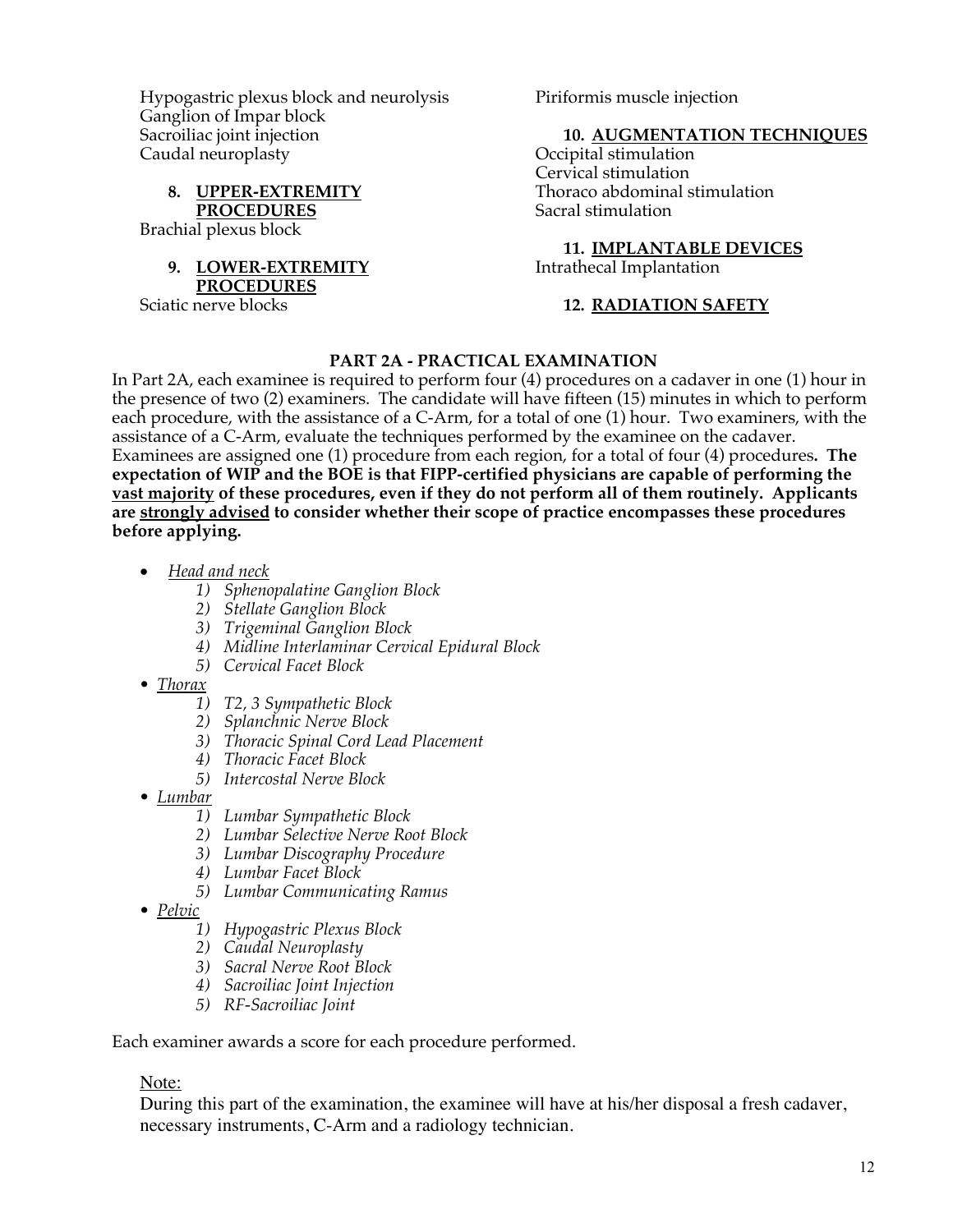#### **PART 2B- ORAL EXAMINATION**

In Part 2B, each examinee is individually questioned by two (2) examiners on two separate cases (medical vignettes to assess clinical reasoning). The examinees spend up to fifteen  $(15)$  minutes on each of the two cases for a total of thirty (30) minutes.

For each of the cases, the examinee has a maximum of five (5) minutes to review a short case history. One of the examiners asks the examinee for a diagnosis and the interventional procedure that should be performed. The examiner also asks a series of up to ten (10) questions that relate to the care and treatment of the patient. This portion of the examination lasts for up to fifteen (15) minutes. The second examiner follows the same procedure with the second case. This portion of the examination also lasts for up to fifteen (15) minutes. Both examiners award a score for each case based on the examinee's diagnosis, suggested interventional procedure and answers to the questions posed.

#### **ORAL EXAMINATION CONTENT OUTLINE**

The oral cases/medical vignettes will be drawn from among the following topics:

- 1. Trigeminal neuralgia
- 2. Cluster headache
- 3. Persistent Idiopathic Facial Pain
- 4. Cervical radicular pain
- 5. Cervical Facet pain
- 6. Cervicogenic headache
- 7. WAD
- 8. Occipital neuralgia
- 9. Shoulder pain
- 10. Thoracic pain
- 11. Lumbosacral radicular pain
- 12. Lumbar facet pain
- 13. Sacroiliac joint pain
- 14. Coccygodynia
- 15. Discogenic pain
- 16. CRPS
- 17. Herpes Zoster and Post-herpetic neuralgia
- 18. Diabetic polyneuropathy
- 19. Carpal Tunnel Syndrome
- 20. Meralgia Paresthetica
- 21. Phantom Pain
- 22. Traumatic plexus lesion
- 23. Pain in patients with Cancer
- 24. Chronic refractory Angina Pectoris
- 25. Ischemic Pain in the Extremities and Raynaud's Phenomenon
- 26. Pain in Chronic Pancreatitis

The WIP Board of Examination FIPP Certification Examination will be administered at locations announced on the WIP webpage (http://worldinstituteofpain.org). The organization reserves the right to change the examination site, city and date based on logistical or other concerns.

#### **Nondiscrimination Policy**

WIP does not discriminate against any person on the basis of age, gender, sexual orientation, race, religion, national origin, medical condition, physical disability, or marital status.

# **Applying to Take the Examination**

You must complete the online application form available at http://bit.ly/fippapp and submit all required documentation to apply for the examination.

It is very important that your application form be completed carefully and accurately. The information you provide in the application and any accompanying required documents will be used by the WIP Board of Examination to determine your eligibility to sit for the examination.

# **Identification of Examinees During Scoring**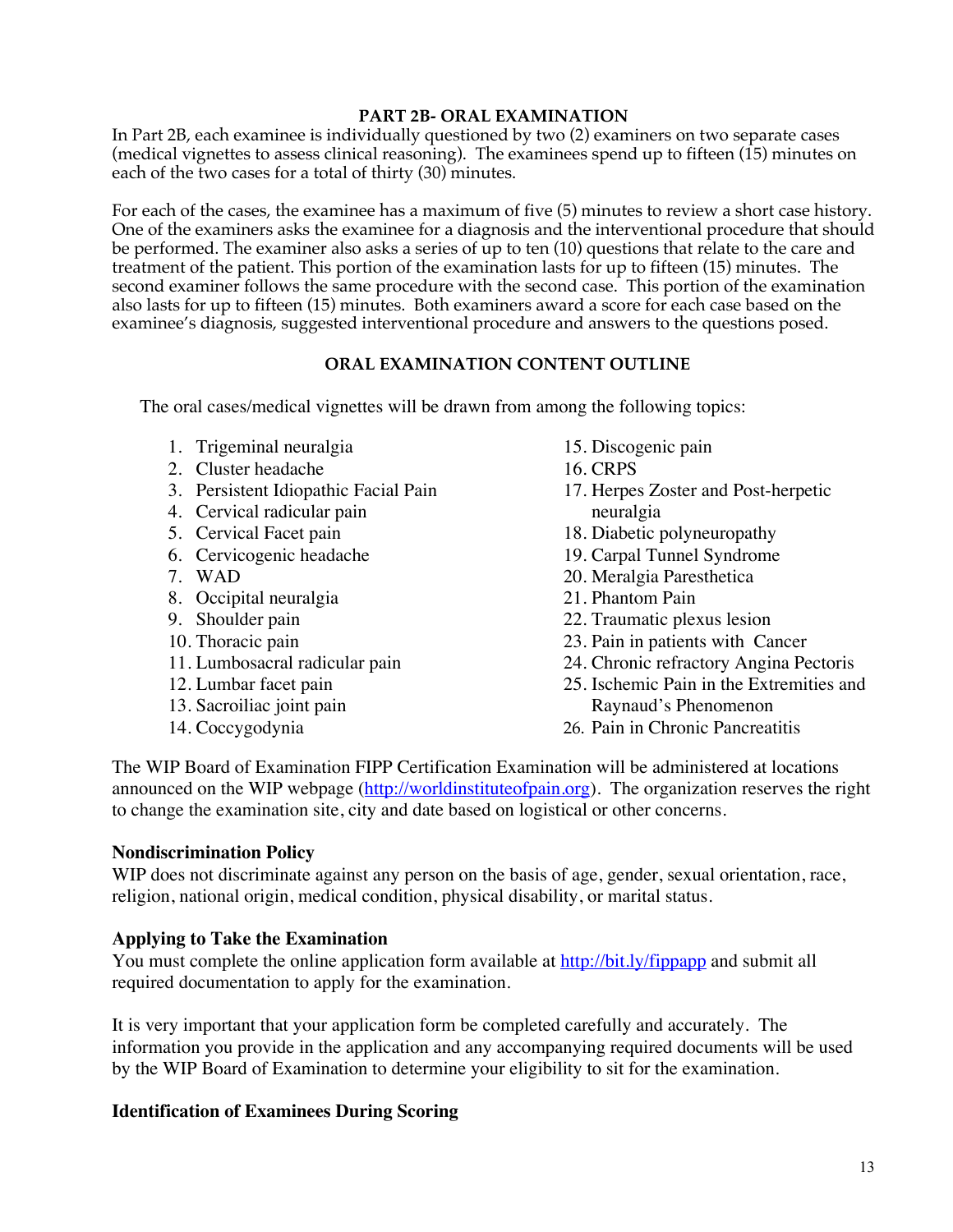During the post-examination evaluation of examinee scores on the three parts of the FIPP examination and any subsequent discussions regarding the scores of individual examinees, all candidates are identified by number only. No names accompany these numbers.

#### **Examination Scoring**

The final score for the examination is a criterion-referenced, weighted composite score. The examination components are weighted as follows: practical/cadaver =  $60\%$ ; oral =  $20\%$ ; written = 20%. The Practical/Cadaver and oral portions are each evaluated by the examiners using a four-point scale with  $1 =$  Unacceptable, below basic competence, potentially harmful;  $2 =$  Unacceptable, below basic competence, not harmful;  $3 =$  Acceptable, basic competence;  $4 =$  Acceptable, exceeds basic competence. The FIPP is a pass/fail determination and the final score is based on an evaluation of performance on all three components of the examination.

# **Examination and Scoring Report**

Approximately eight (8) weeks after the administration of the examination, your examination results will be mailed to you. Results will be sent to you by mail only and will not be released via telephone, facsimile, or by electronic communication devices.

Passing candidates will receive a letter informing them that they have passed the examination. The examination is designed to assess knowledge associated with the minimal professional competency required for safe and effective practice. It is not intended to distinguish among scores at or above the passing point; therefore, WIP will not report numeric scores to passing candidates.

WIP will send failing candidates notice of their score, the minimum passing score and a diagnostic report showing performance on each of the three parts of the examination. WIP does not limit the number of times candidates may apply for and take the examination. However, a candidate who fails the examination three (3) times is required to complete a minimum of one (1) additional year of practice before being eligible to reapply for the examination. A new application form and all applicable fees and required documentation must be submitted each time reexamination is requested.

**Note:** All answer sheets and scoring documents will be destroyed six (6) months after the administration of the examination.

# **Appeals**

A candidate who fails the examination and wishes to challenge the results may request that the examination be re-scored by hand to verify reported scores. A request must be submitted in writing within twenty (20) calendar days of the postmark on the score report along with a check for \$50.00 (USD) payable to World Institute of Pain to cover the cost of hand scoring the examination. Results of hand scoring will be considered the final examination result. WIP offers no further appeal.

# **Certification**

Candidates who pass the examination will receive a certificate suitable for framing and may identify themselves as *Fellow of Interventional Pain Practice* (FIPP). Each candidate who passes the examination shall be required to sign a license to use any name or acronym for the certification offered by the WIP and agrees not to use the certification in such a manner as to bring the WIP or its Board of Examination into disrepute (including the failure to maintain competent practice) and not to make any statement regarding the certification that the WIP or its Board of Examination may consider misleading or unauthorized. The certificate remains the property of WIP and must be surrendered to WIP in the case of termination of certification.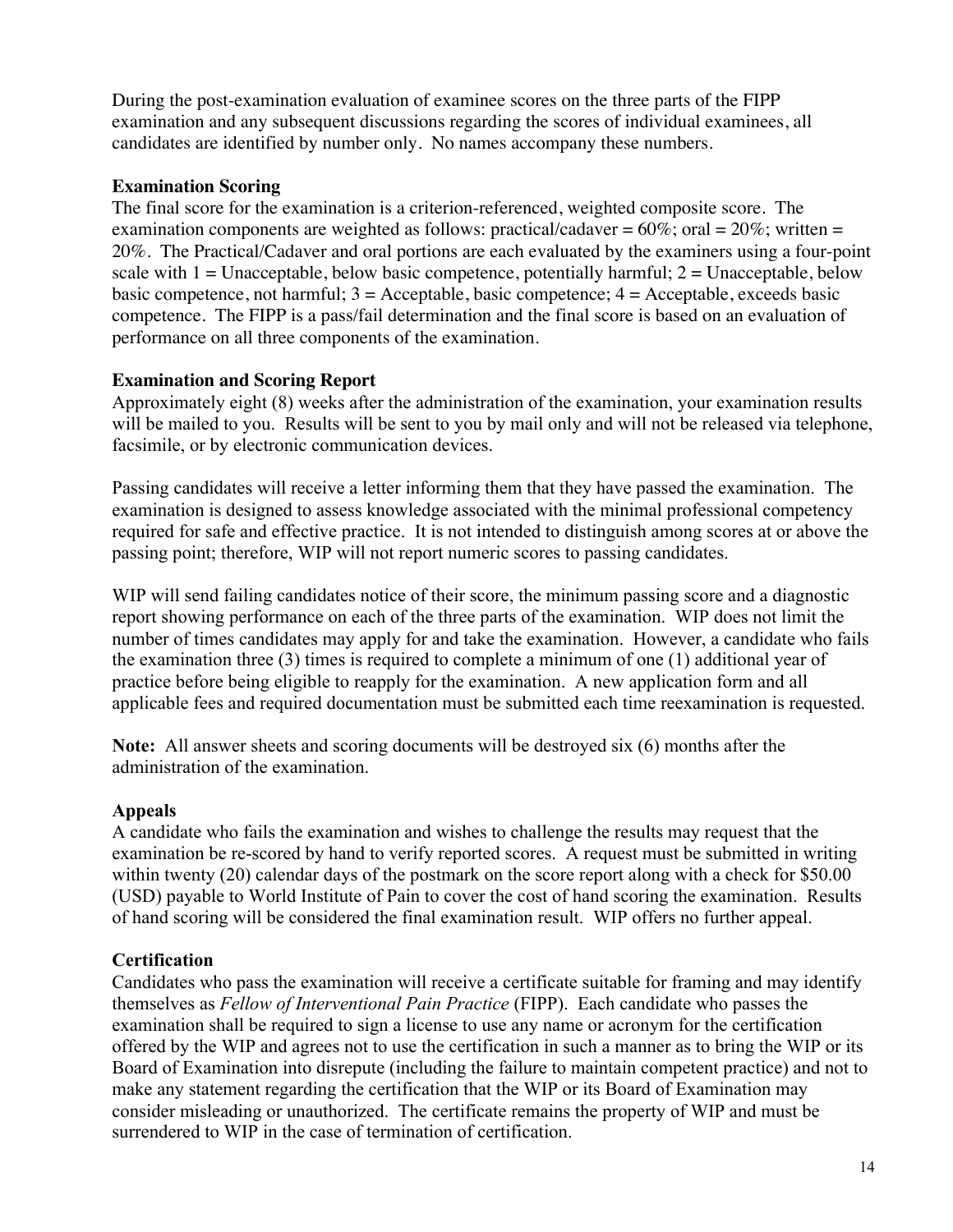#### **Re-certification**

Certificates awarded by WIP and its Board of Examination are time-limited. WIP and its Board of Examination are in the process of establishing a re-certification policy. The WIP Board of Examination has this requirement to ensure that its certificants continue to meet the knowledge and skill required of a Pain Medicine physician board-certified in interventional techniques.

#### **Examination Preparation**

- 1. You should review the examination outline in this *Bulletin* of *Information*.
- 2. Answer the sample questions in this *Bulletin of Information* to familiarize yourself with the nature and format of the questions that will appear on the examination.
- 3. Refer to the list of references at the end of this *Bulletin of Information*.

#### **Registration for the Examination**

The WIP Board of Examination Credentials Committee reviews all applications submitted for the examination.

# **The review process takes approximately four (4) weeks. The review process does not start until ALL required materials are received from the applicant.**

If your application is approved, you will receive an e-mail confirming your eligibility, and containing specific information about the date, time, and location of the examination.

# **EACH CANDIDATE IS REQUIRED TO PRESENT PHOTO IDENTIFICATION AT THE REGISTRATION DESK ON THE DAY OF THE EXAMINATION.**

The Board of Examination independently verifies the information submitted in applications. State agencies or other licensing bodies sometimes take time to respond to verification requests. The Board of Examination is not responsible if these agencies do not reply in a timely fashion.

#### **Taking the Examination**

Strict security measures are maintained throughout all phases of examination development and administration. All candidates will be required to present **some form of photo identification** in order to enter the testing center.

Trained proctors will supervise the administration of the examination, maintaining the strictest security throughout the testing period.

Irregularities observed during the testing period, including but not limited to, creating a disturbance, giving or receiving unauthorized information or aid to or from other persons, or attempting to remove test materials or notes from the testing room. Any of these may be sufficient cause to terminate examinee participation in the examination administration or to invalidate scores. Irregularities may also be evidenced by subsequent statistical analysis of testing materials.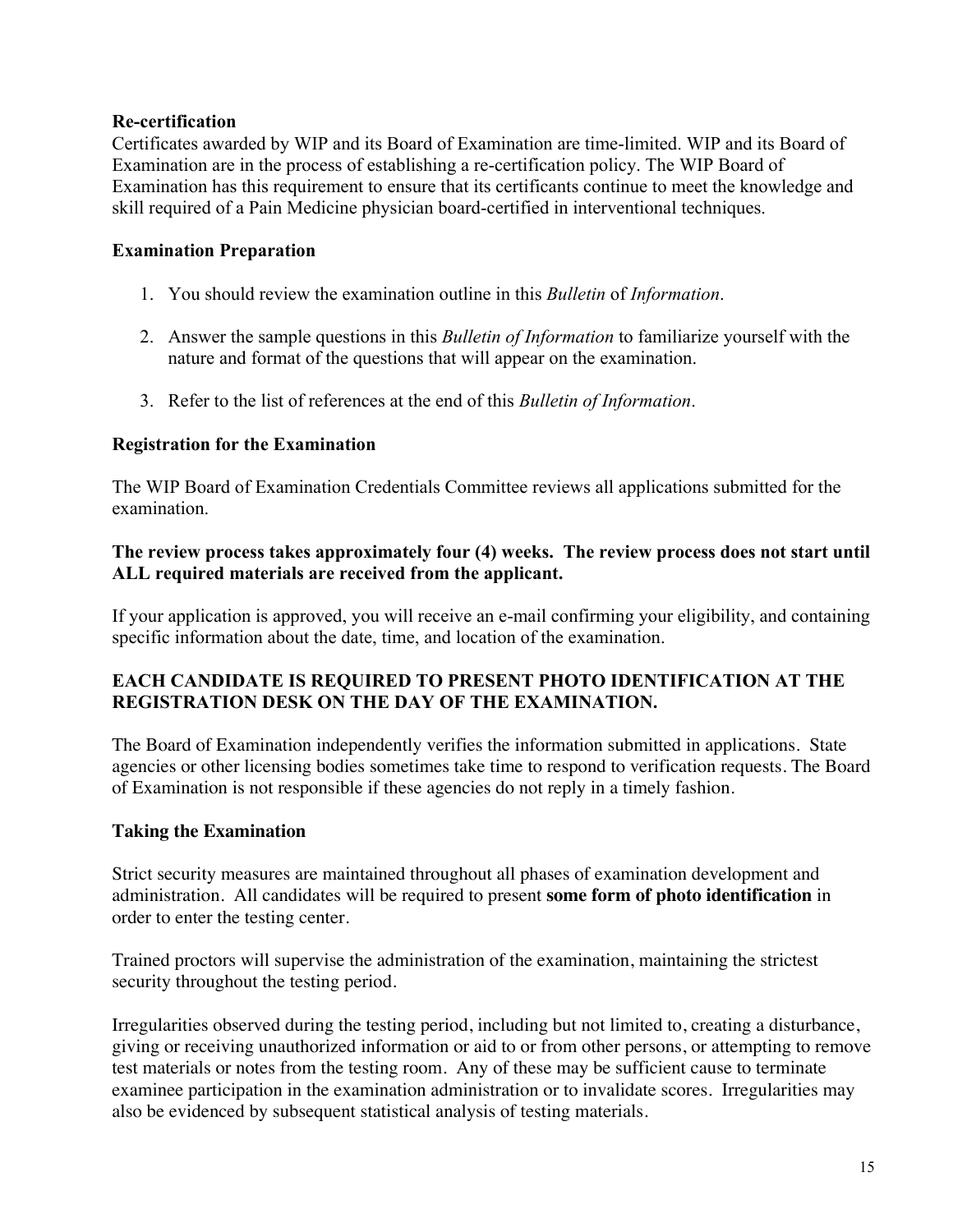# **The Board of Examination reserves the right to investigate each incident of suspected misconduct or irregularity.**

# **Test Site Regulations**

- 1. **All examinees must present some form of photo identification** (e.g., passport or driver's license) at the test site in order to be allowed to take the examination. **No exceptions to this requirement will be made.**
- 2. Examinees must arrive at the test site approximately forty-five (45) minutes prior to the scheduled testing start time. Late arrivals will not be admitted to the test site.
- 3. The use of cellular phones, pagers and other electronic devices is **NOT** permitted.
- 4. Devices with memory capabilities, books, paper, and notes are not permitted in the testing room.
- 5. Food (including candy and gum), beverages and tobacco products are not permitted in the testing room.
- 6. Unauthorized visitors are not allowed at the test site. Observers approved by the Board of Examination Executive Board may, however, be present during the testing session.
- 7. Examinees may leave the testing room to use the restroom, but will not receive any additional or compensating time to complete the examination.

# **Determination of Passing Score**

The passing score is based on an expected level of knowledge; it is not related to the distribution of scores obtained during a particular administration. At any given administration of the FIPP, an examinee has the same chance of passing the examination regardless of whether the group taking the examination at that time tends to have relatively high or low scores.

# **EXAMPLES OF MULTIPLE CHOICE QUESTIONS**

- 1. The femoral nerve originates from which of the following roots?
	- A.  $T_{12}, L_1, L_2$
	- $B. \qquad L_1, L_2, L_3$
	- $C. \qquad L_2, L_3, L_4$
	- D.  $L_3, L_4, L_5$
- 2. If symptoms persist after appropriate management of acute cervical disc herniation, the next step is to perform a:
	- A. cervical laminectomy and fusion.
	- B. cervical epidural injection.
	- C. chemonucleolysis.
	- D. cervical facet injection.
- 3. A 45-year-old patient with a history of chronic low back, left hip and left thigh pain whose status is post multiple lumbar laminectomy received a differential epidural block of 3% 2 chloroprocaine. Some pain resumed with return of full sensation and motor function in the lower extremities; all pain returned with return of sympathetic function. The pain was transmitted via which fibers?
	- A. A alpha
	- B. A delta
	- C. C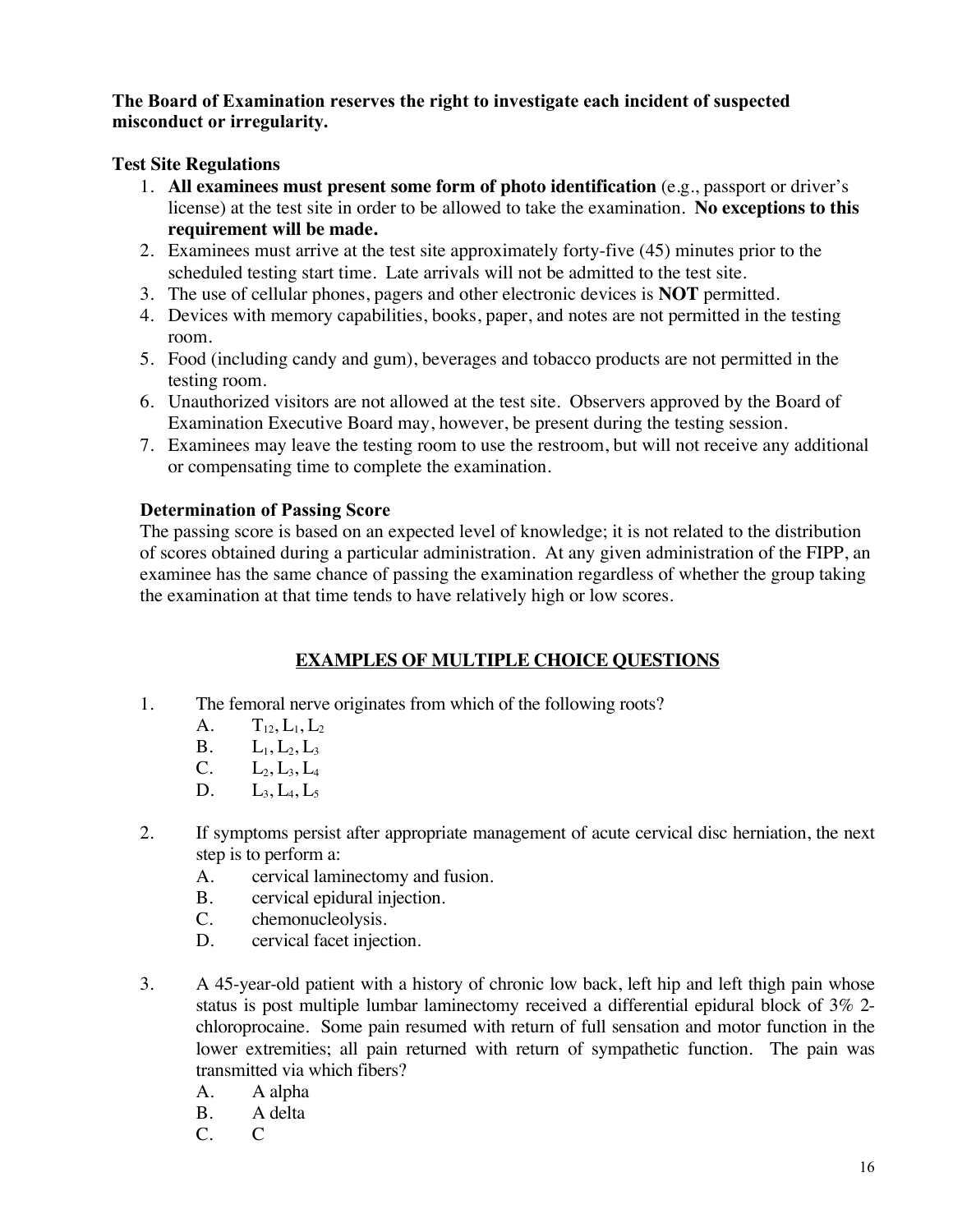- D. A delta and C
- 4. Examination of a patient with neck and shoulder pain reveals referred pain in the lateral aspect of the forearm, with weakness and dysfunction of the biceps and brachioradialis, and hypoesthesia in the lateral aspect of the forearm and thumb. The patient MOST likely has a lesion of which nerve root?
	- A.  $C_4$ <br>B.  $C_5$
	- $C<sub>5</sub>$
	- $C. \hspace{1.6cm} C_6$
	- $D.$   $C_7$
- 5. The MOST appropriate diagnostic nerve block for pain in upper abdominal viscera is a/an:
	- A. intercostal block.
	- B. lumbar sympathetic block.
	- C. celiac plexus block.
	- D. hypogastric plexus block.
- 6. Sympathetic innervation to the upper extremity is carried by which fibers of the brachial plexus?
	- A.  $T_1 T_2$  preganglionic fibers
	- B.  $T_3$ - $T_5$  preganglionic fibers
	- C.  $T_1 T_2$  postganglionic fibers
	- D.  $T_3 T_5$  postganglionic fibers
- 7. Intense whiteness of fingers with subsequent blue coloration with coldness and red coloration on rewarming is MOST likely due to:
	- A. frostbite.
	- B. Raynaud's disease.
	- C. reflex sympathetic dystrophy.
	- D. acute venous thrombosis.
- 8. Indications for lumbar epidural steroid injections include all of the following EXCEPT:
	- A. radicular pain with corresponding sensory change.
	- B. radiculopathy due to herniated disc with failed conservative treatment.
	- C. acute herpes zoster in the lumbar dermatomes.
	- D. postlaminectomy (failed back) syndrome without radiculopathy.
- 9. Which of the following nerve blocks is LEAST helpful in diagnosing sympathetically mediated pelvic pain?
	- A. Differential spinal
	- B. Pudendal nerve
	- C. Superior hypogastric plexus
	- D. Differential epidural
- 10. Which of the following statements regarding the anatomy of the superior hypogastric plexus is NOT true?
	- A. It lies anterior to  $L_5$  vertebra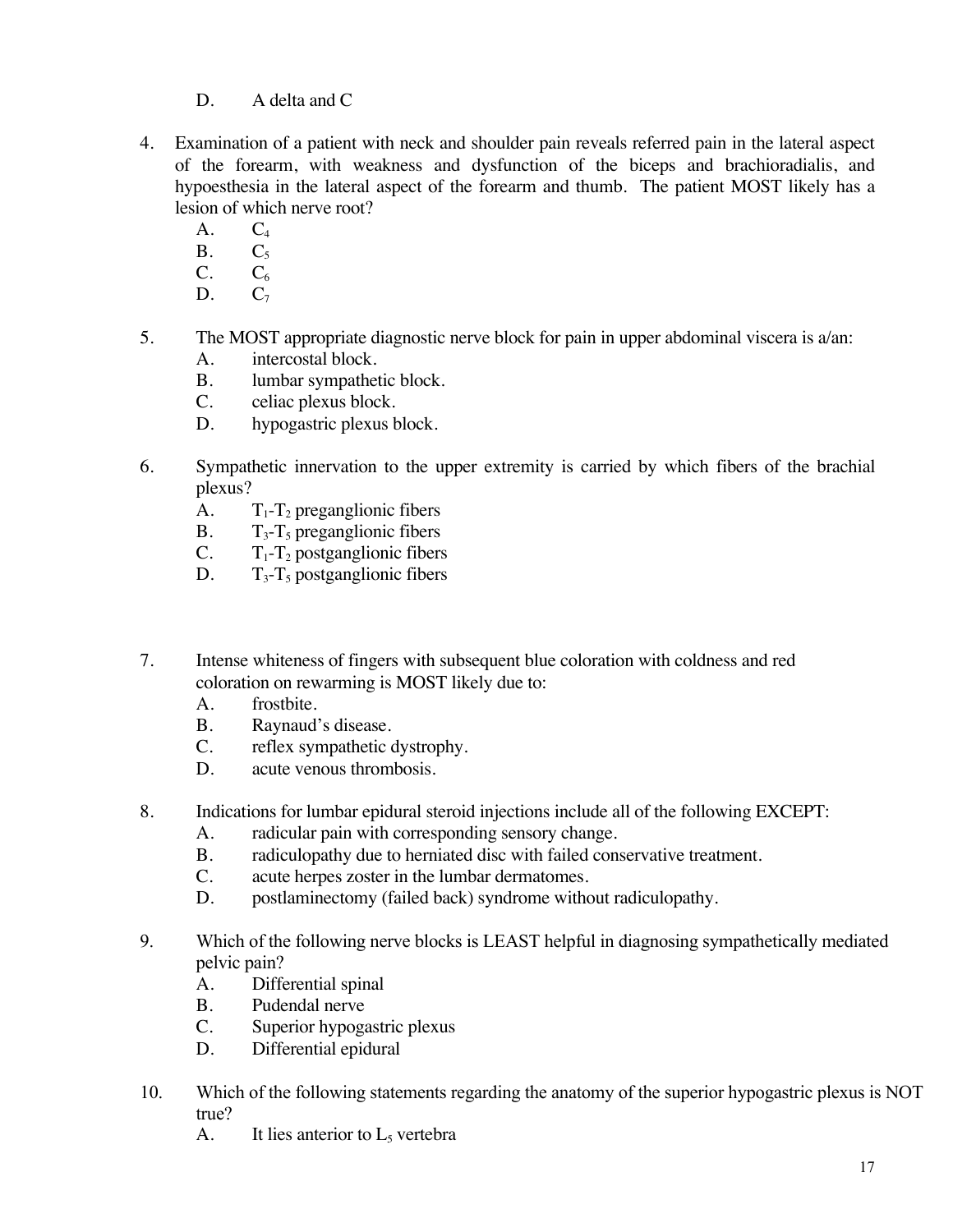- B. It lies just inferior to the aortic bifurcation<br>C. It lies right of midline
- It lies right of midline
- D. It branches left and right and descends to form the inferior hypogastric plexus
- 11. All of the following are indications for a stellate ganglion block EXCEPT:
	- A. reflex sympathetic dystrophy.
	- B. acute herpes zoster (ophthalmic division).
	- C. hyperhidrosis.
	- D. pancreatitis.
- 12. Which of the following regional anesthesia techniques is NOT commonly used with children due to its side effects?
	- A. Epidural block
	- B. Subarachnoid block
	- C. Caudal block
	- D. Brachial plexus block
- 13. A brachial plexus block is indicated for all of the following conditions EXCEPT:
	- A. sympathetic independent pain due to reflex sympathetic dystrophy.
	- B. brachial plexalgia.
	- C. angina.
	- D. Raynaud's disease.
- 14. A celiac plexus block is effective in reducing pain originating from all of the following organs EXCEPT the:
	- A. pancreas.
	- B. transverse portion of the large colon.
	- C. gall bladder.
	- D. descending portion of the pelvic colon.
- 15. A patient is positioned prone on the fluoroscopic table, the  $T_1$ - $T_4$  spinous processes are identified on the ipsilateral side, and a skin weal is raised 4-5 cm lateral to the spinous process. A spinal needle is directed to the lamina and "walked" laterally until there is loss of resistance. These procedures are consistent with which of the following types of block?
	- A. Stellate ganglion
	- B. Thoracic sympathetic
	- C. Interpleural
	- D. Thoracic epidural
- 16. The brachial plexus is formed by which rami?
	- A.  $C_5$ - $T_1$  anterior primary
	- B.  $C_3$ -T<sub>2</sub> anterior primary
	- C.  $C_5-T_1$  anterior and posterior
	- D.  $C_3$ -T<sub>2</sub> anterior and posterior
- 17. Cell bodies of preganglionic fibers of the lumbar sympathetic chain arise at which of the following sites?
	- $A. T_{5}$ -T<sub>9</sub>
	- **B.**  $T_{11} L_2$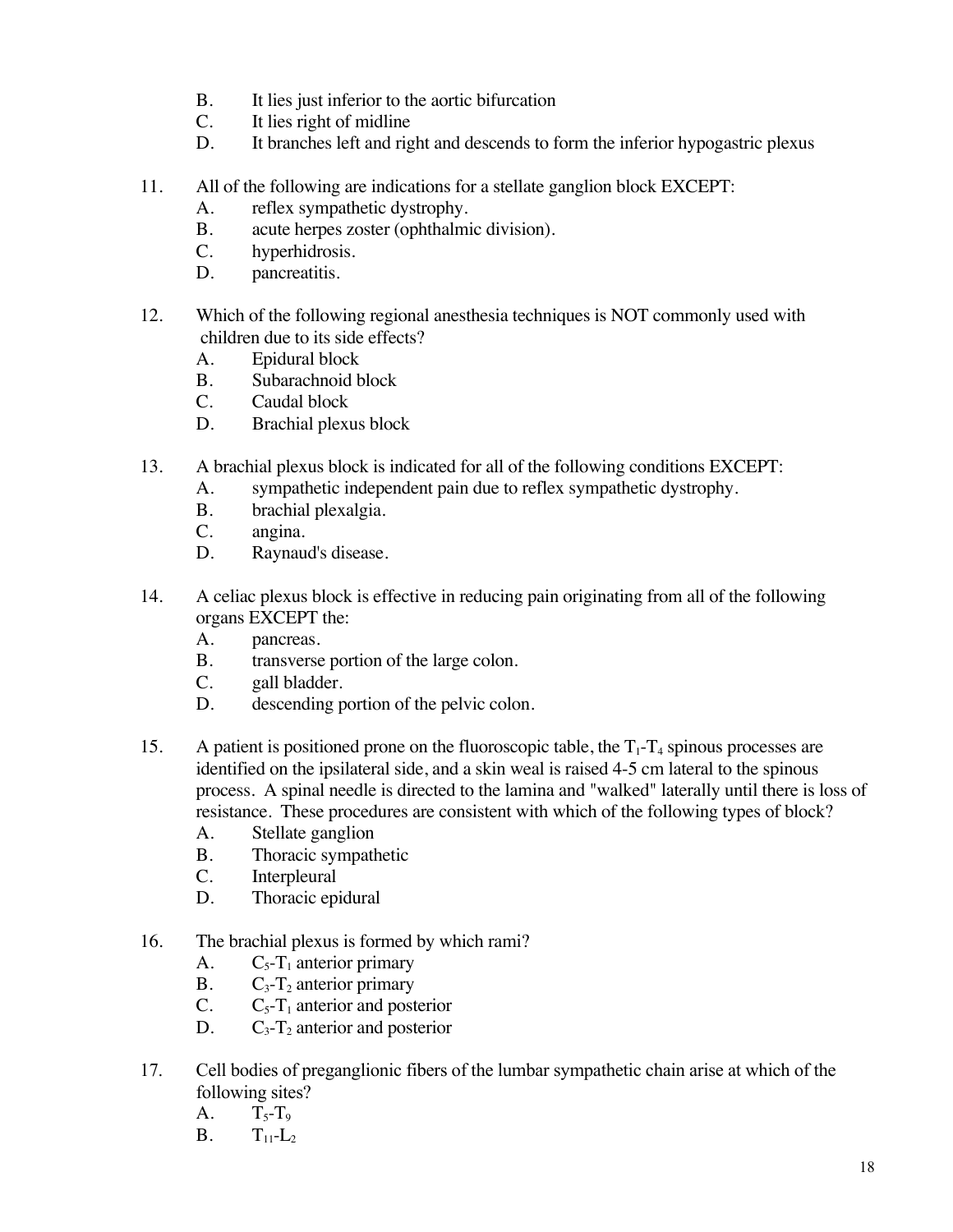- C.  $L_3-L_5$ <br>D.  $S_1-S_4$
- $S_1-S_4$
- 18. A lateral femoral cutaneous block is indicated for which of the following conditions?
	- A. Meralgia paresthetica
	- B. Femoral neuralgia
	- C. Saphenous neuralgia
	- D. Groin pain
- 19. Which of the following statements is true of neurolytic concentrations of less than 2% phenol?
	- A. They have no effect
	- B. They selectively destroy A-delta and C fibers
	- C. They have a reversible local anesthetic action when applied to nerve bundles D. They destroy nerves but have no effect on blood vessels
	- They destroy nerves but have no effect on blood vessels
- 20. Mydriasis, tachypnea, tachycardia, delirium and a modest decrease in pain can be produced by agonists of which receptor type?
	- A. Mu
	- B. Kappa
	- C. Delta
	- D. Sigma
- 21. A diminished triceps jerk indicates a lesion of which nerve root?
	- $A.$   $C_4$
	- $B.$   $C_5$
	- $C. \qquad C_6$
	- D.  $C_7$
- 22. To achieve sympathetic denervation of the head and neck, the BEST site of blocking is the:
	- A. middle cervical ganglion.
	- B. superior cervical ganglion.
	- C. stellate ganglion.
	- D. sphenopalatine ganglion.
- 23. The lesser splanchnic nerve is formed by which of the following sympathetic nerves?
	- A.  $T_5 T_7$
	- $B.$   $T_8-T_9$
	- C.  $T_{10} T_{11}$ <br>D.  $T_{12}$
	- $T_{12}$

#### **ANSWERS TO EXAMPLES OF MULTIPLE CHOICE QUESTIONS**

- 1. Correct answer is C
- 2. Correct answer is B
- 3. Correct answer is D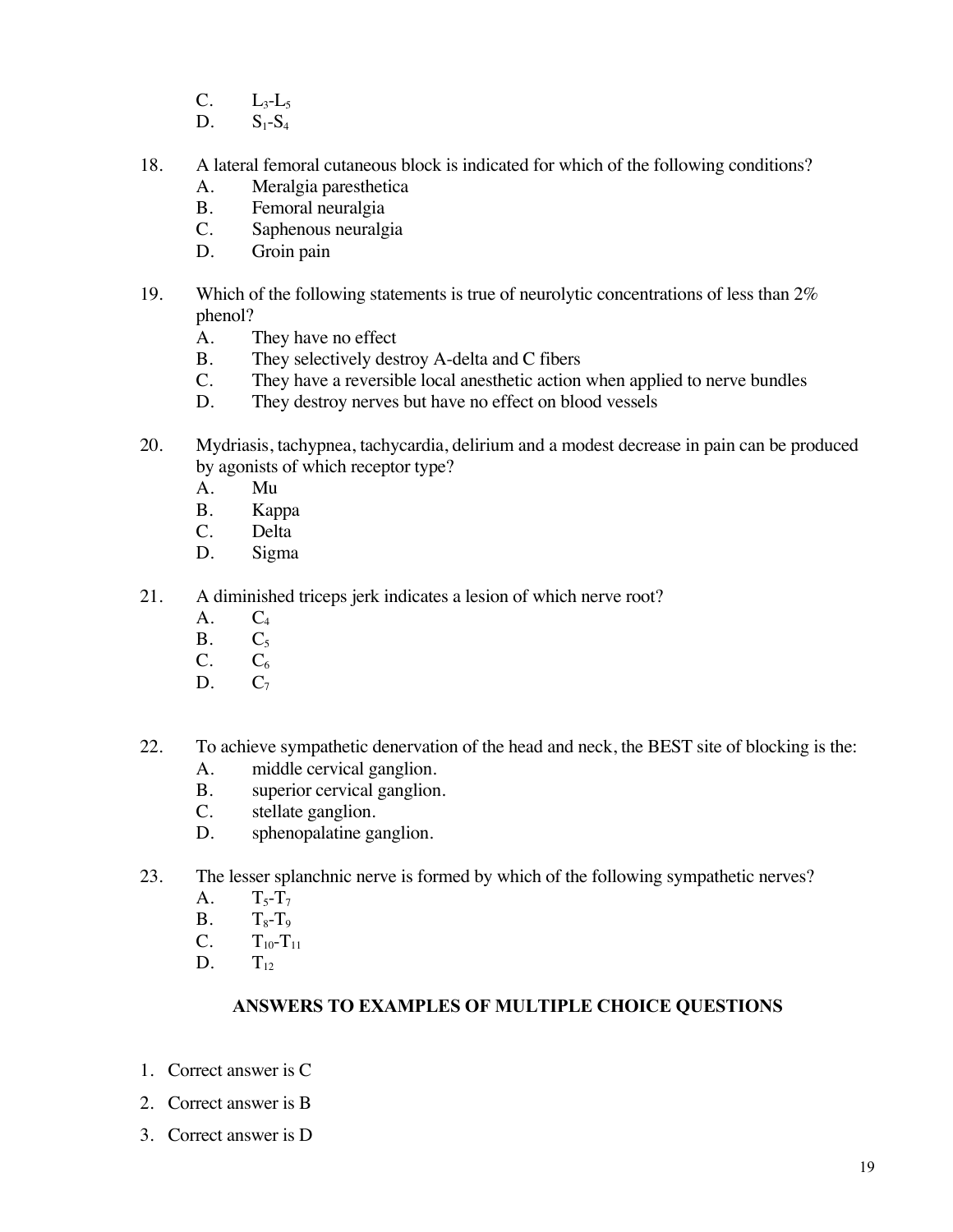- 4. Correct answer is C
- 5. Correct answer is C
- 6. Correct answer is A
- 7. Correct answer is A
- 8. Correct answer is D
- 9. Correct answer is B
- 10. Correct answer is C
- 11. Correct answer is D
- 12. Correct answer is B
- 13. Correct answer is C
- 14. Correct answer is D
- 15. Correct answer is B
- 16. Correct answer is A
- 17. Correct answer is B
- 18. Correct answer is A
- 19. Correct answer is C
- 20. Correct answer is D
- 21. Correct answer is D
- 22. Correct answer is C
- 23. Correct answer is C

# **REFERENCES**

The following is a list of references that may be helpful in reviewing for the examination. This listing is intended for use as a study aid only. The WIP – Board of Examination does not intend the list to imply endorsement of these specific references, nor are the examination questions taken from these sources.

- 1. 2013 Physicians Desk Reference (67<sup>th</sup> ed). Montvale, NJ: Medical Economics. American Pain Society. (2013).
- 2. American Pain Society. (2009). Principles of Analgesic Use in the Treatment of Acute Pain and Cancer Pain (6th ed.). Glenview, IL.
- 3. Aronoff, G.M. (1998). Evaluation and Treatment of Chronic Pain (3rd ed.). Baltimore: Lippencott, Williams & Wilkins.
- 4. Bonica, J.J. (Ed). (2009). The Management of Pain (4<sup>th</sup> ed.). Philadelphia: Lea & Febiger.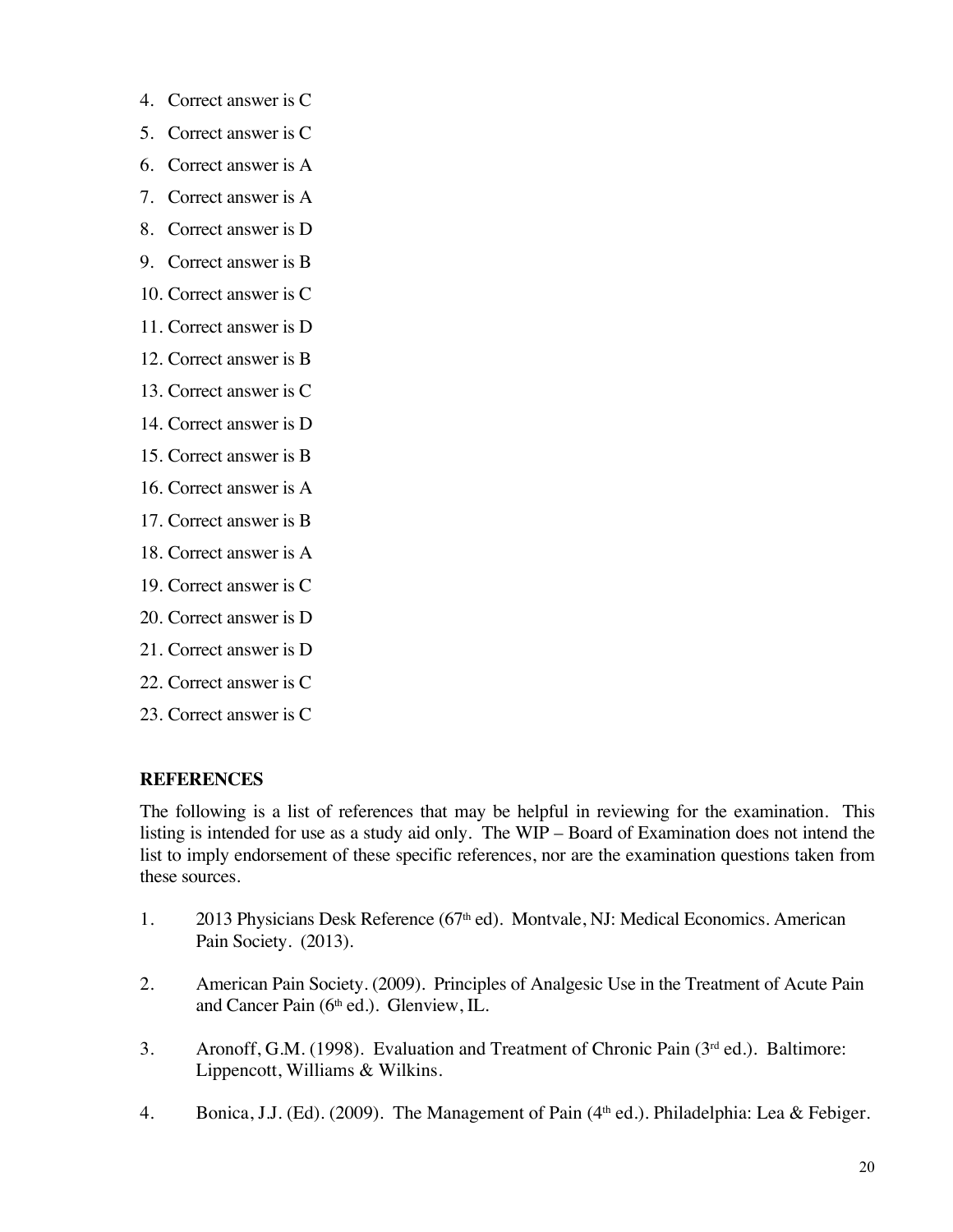- 5. Braddom, R.L. (2006) Physical Medicine and Rehabilitation (3rd ed.). Philadelphia: W.B. Saunders Co.
- 6. Brown, D.L. (2010). Atlas of Regional Anesthesia (4th ed.). Philadelphia: W.B. Saunders Co.
- 7. Cousins, M.J., & Bridenbaugh, P.O. (Eds.). (2008). Neural Blockade (4<sup>th</sup> ed.). Philadelphia: J.B. Lippincott Company.
- 8. Charlton, J. (2005). Core Curriculum for Professional Education in Pain (3<sup>rd</sup> ed.). Seattle: IASP Press.
- 9. Goodman, L.S., Limbird, L.E., (Eds.) et al. (2012). Goodman & Gilman's The Pharmacological Basis of Therapeutics (12<sup>th</sup> ed.). New York: McGraw Hill Text.
- 10. Headache Classification Committee of the International Headache Society. (2004). Classification and diagnostic Criteria for Headache Disorders, Cranial neuralgias and Facial Pain. Cephalalgia, 24(Suppl.1), 1-160.
- 11. Raj, P.P. (Ed.). (2008) Practical Management of Pain (2nd ed.). Chicago: Mosby Year Book Publishers.
- 12. Raj, P.P. (Ed.). (2002) Textbook of Regional Anesthesia, Churchill Livingston
- 13. Raj, P.P., Lou, L, Erdine S, Staats P., et al. (Eds). (2008) Radiographic Imaging of Regional Anesthesia and Interventional Techniques  $(2<sup>nd</sup>$ ed.).
- 14. Raj, P.P, Erdine S. (2012) Pain-relieving Procedures: The Illustrated Guide. New Jersey: Wiley-Blackwell.
- 15. Saper, J.R., Silberstein, S., Gordon, C.D., & Hamel R.L. (1999). Handbook of Headache Management ( $2<sup>nd</sup>$  ed.). Baltimore: Williams & Wilkins.
- 16. Travell, J., & Simons, D.G. (1998). Myofascial Pain and Dysfunction: The Trigger Point Manual, Vol. 1 and 2. ( $2<sup>nd</sup>$  ed.). Baltimore: Williams & Wilkins.
- 17. Van Zundert J, Patijn J, Hartrick C, Lataster A, Huygen F, Mekhail N & van Kleef M (Eds.). (2012). Evidence-based Interventional Pain Practice: According to Clinical Diagnoses. New Jersey: Wiley-Blackwell.
- 18. Waldman, S.D. (2009). Atlas of Interventional Pain Management (3rd ed.). Philadelphia: W.B. Saunders Co.
- 19. Wall, P.D., & Melzack, R. (Eds.). (2006). Textbook of Pain. (5<sup>th</sup> ed.). Edinburgh, Scotland: Churchill Livingstone.